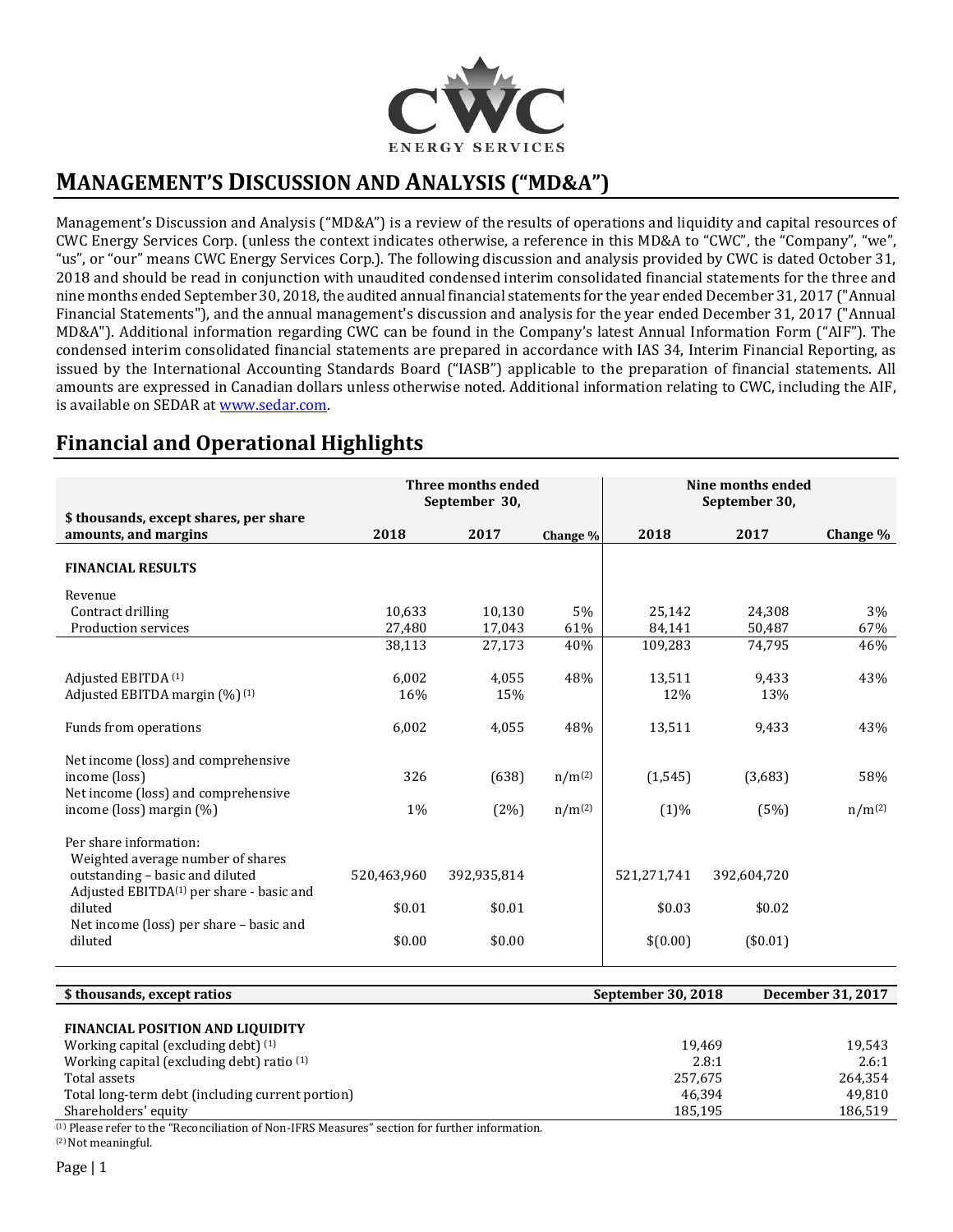Working capital (excluding debt) is similar to December 31, 2017 due to similar operational days and hours between CWC's Contract Drilling and Production Services segments. Long-term debt (including current portion) has decreased 7% from December 31, 2017 as positive funds from operations were used to fund capital expenditures, purchase shares under the Normal Course Issuer Bid ("NCIB") and to repay debt.

## **Highlights for the Three Months Ended September 30, 2018**

- Average Q3 2018 crude oil pricing, as measured by WTI, of US\$73.25/bbl was 8% higher than Q2 2018 average price of US\$67.97/bbl (Q3 2017: US\$48.18/bbl). However, the price differential between Canadian heavy crude oil, as represented by WCS, and WTI widened at times during the quarter from US\$19/bbl to US\$36/bbl and even higher to US\$50/bbl in October 2018 compared to the historical normalized range of US\$10/bbl to US\$15/bbl causing exploration and production ("E&P") companies to delay and/or shorten their drilling programs. However, such heavy oil differentials has yet to have a similar slowdown effect to activity levels in our service rig division given the Company's focus on production services. Natural gas prices, as measured by AECO, increased 90% from an average of \$1.14/GJ in Q2 2018 to \$2.17/GJ in Q3 2018 (Q3 2017: \$1.36/GJ), but continues to remain very low in historically terms.
- CWC's drilling rig utilization of 60% in Q3 2018 (Q3 2017: 63%) exceeded Canadian Association of Oilwell Drilling Contractors ("CAODC") industry average of 30%. Activity levels decreased 3% in Q3 2018 compared to Q3 2017 due to significant wet weather conditions in key operating areas (57 days of lost activity compared to 31 days in Q3 2017 out of a possible 828 total days). In addition, significant customer driven improvements and upgrades to Rig #4 were completed during Q3 2018 which delayed the rig from being in active service. On a positive note, average revenue per operating day of \$21,263 increased 9% over the comparable year ago quarter of \$19,424.
- CWC achieved service rig utilization of 45% in Q3 2018 (Q3 2017: 47%) with 42,316 operating hours (a new Q3 Company record) being 49% higher than the 28,320 operating hours in Q3 2017 as a result of the additional service rigs acquired from C&J Energy Production Services-Canada Ltd ("C&J Canada"). CWC's service rig utilization was also impacted by wet weather conditions during Q3 2018 which resulted in 4,024 hours of lost activity (Q3 2017: 2,616 hours) out of a total 93,950 hours. The average revenue per hour of \$628 increased 12% over the comparable year ago quarter of \$559. Furthermore, Q3 2018 average revenue per hour excluding its top volume customers of \$664 was \$36 per hour higher than Q3 2018 average revenue per hour of \$628 demonstrating CWC's ability to to pass on higher labour and fuel costs to the majority of its E&P customers.
- Revenue of \$38.1 million, an increase of \$10.9 million (40%) compared to \$27.2 million in Q3 2017. The increase is primarily a result of the addition of the service rig assets of C&J Canada.
- Adjusted EBITDA <sup>(1)</sup> of \$6.0 million in 03 2018, an increase of \$2.0 million (46%) compared to \$4.1 million in 03 2017. The increase in Adjusted EBITDA in Q3 2018 is due to higher gross margin from Production Services, on higher operating hours partially offset by lower Contract Drilling rig activity and gross margins when compared to Q3 2017 and higher selling and administrative costs due to the C&J Canada acquisition. CWC has achieved 21 continuous quarters of positive Adjusted EBITDA since Q2 2013.
- Net income of \$0.3 million, an increase of \$0.9 million compared to a net loss of \$0.6 million in Q3 2017. The change in net income is primarily due to the higher Adjusted EBITDA, offset by higher finance, stock based compensation, depreciation and income tax expense.
- On July 27, 2018 the Company entered into an interest rate swap to effectively fix the interest rate at 4.00%, until June 28, 2023, on its Mortgage Loan. As of September 30, 2018 the mark-to-market value of the interest rate swap was nominal.
- During Q3 2018, 1,175,500 (Q3 2017: 1,402,000) common shares were purchased under CWC's Normal Course Issuer Bid ("NCIB") and 1,309,000 common shares were cancelled and returned to treasury.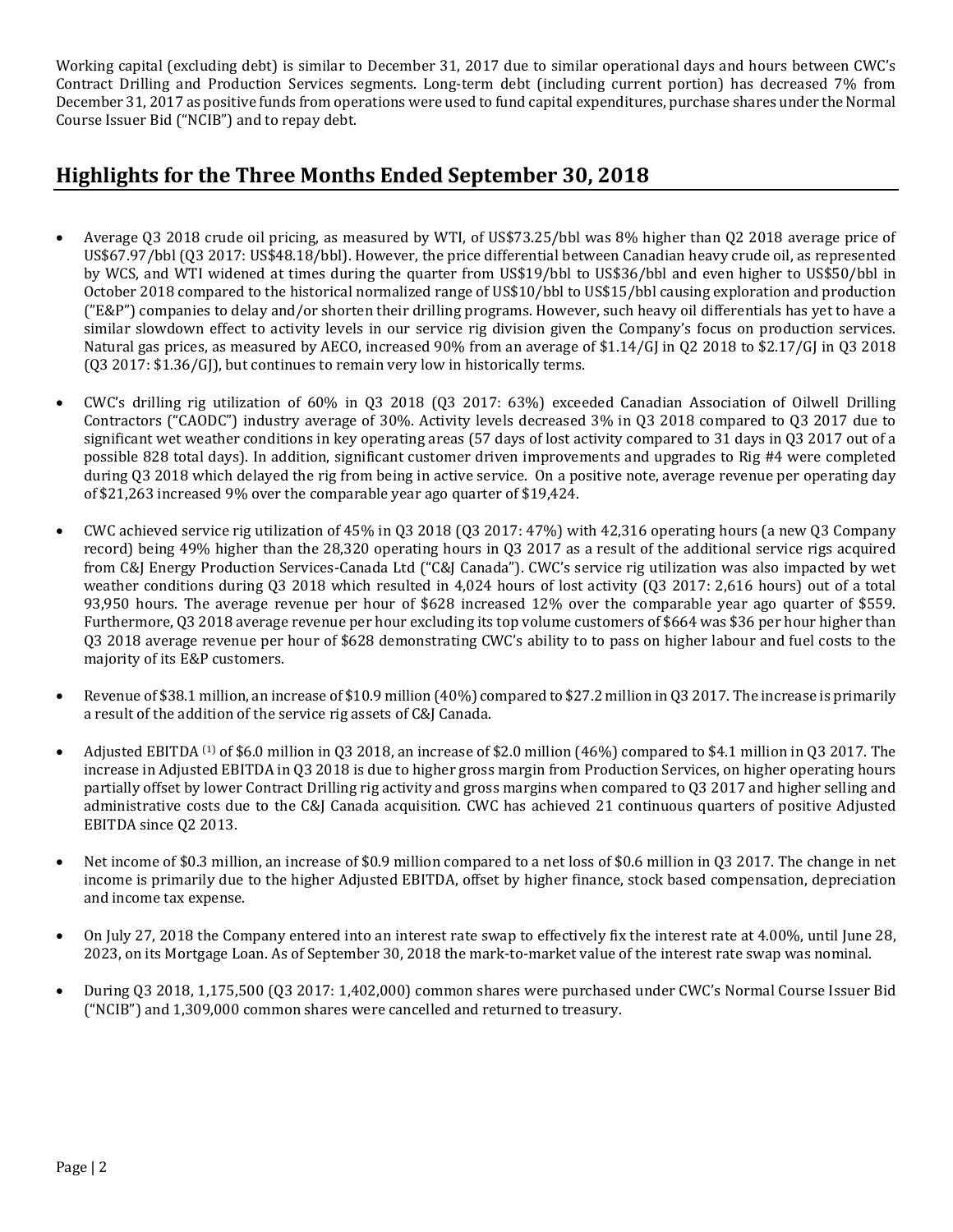# **Highlights for the Nine Months Ended 30, 2018**

- CWC's drilling rig utilization in the first nine months of 2018 of 46% (2017: 49%) exceeded the CAODC industry average of 29%. Activity levels in 2018 have decreased 3% compared to 2017 due to significant wet weather conditions in key operating areas in Q3 2018 which resulted in lost activity days. Year-to-date 2018 operating days of 1,131 (2017: 1,209 operating days) is the second most active since the acquisition of Ironhand Drilling Inc. in May 2014.
- For the first nine months of 2018, CWC's service rig utilization was 45% consistent with 45% in the same period in 2017. Activity levels in 2018 continue to set new Company records by increasing 54% to 125,125 operating hours (2017: 81,363 operating hours). The increase resulted from the additional service rigs acquired from C&J Canada.
- Revenue of \$109.3 million, an increase of \$34.5 million (46%) compared to \$74.8 million in the first nine months of 2017. The increase is primarily a result of the addition of the service rig assets of C&J Canada.
- Adjusted EBITDA <sup>(1)</sup> of \$13.5 million, an increase of \$4.1 million (43%) compared to \$9.4 million in the first nine months of 2017. The increase in Adjusted EBITDA is consistent with increased activity (\$6.6 million) from Production Services due to the C&J Canada acquisition, offset by a decrease in Adjusted EBITDA in Contract Drilling (\$0.9 million) and corporate expense of (\$1.7 million).
- Net loss of \$1.5 million, a decrease of \$2.1 million (-58%) compared to a net loss of \$3.6 million in the first nine months of 2017. The decrease in net loss is due primarily to an increase in Adjusted EBITDA from Production Services as a result of increased activity from the C&J Canada acquisition.
- At the request of the Company, the Bank Loan was reduced from \$100 million to \$75 million to reduce borrowing costs and standby charges.
- On June 29, 2018 the Company obtained a new five year credit facility (the "Mortgage Loan") in the principal amount of \$12.8 million. The Mortgage Loan is secured by, among other things, a collateral mortgage from the Company in favour of the bank over properties located in Sylvan Lake, Brooks and Slave Lake Alberta. These new borrowing arrangements significantly reduce the Company's overall borrowing costs by reducing standby charges on the syndicated credit facilities (the "Bank Loan") and realizing a lower interest rate on the term Bank Loan. The Mortgage Loan has been amortized over 22 years with blended monthly principal and interest payments. On July 27, 2018 the Company entered into an interest rate swap to effectively fix the interest rate at 4.00% until June 28, 2023. As of September 30, 2018 the mark-to-market value of the interest rate swap was nominal.
- For the nine months ended September 30, 2018, the Company purchased 3,593,000 (2017: 3,088,500) common shares under its NCIB and 3,563,000 (2017: 3,088,500) common shares were cancelled and returned to treasury.
	- (1) Please refer to the "Reconciliation of Non-IFRS Measures" section for further information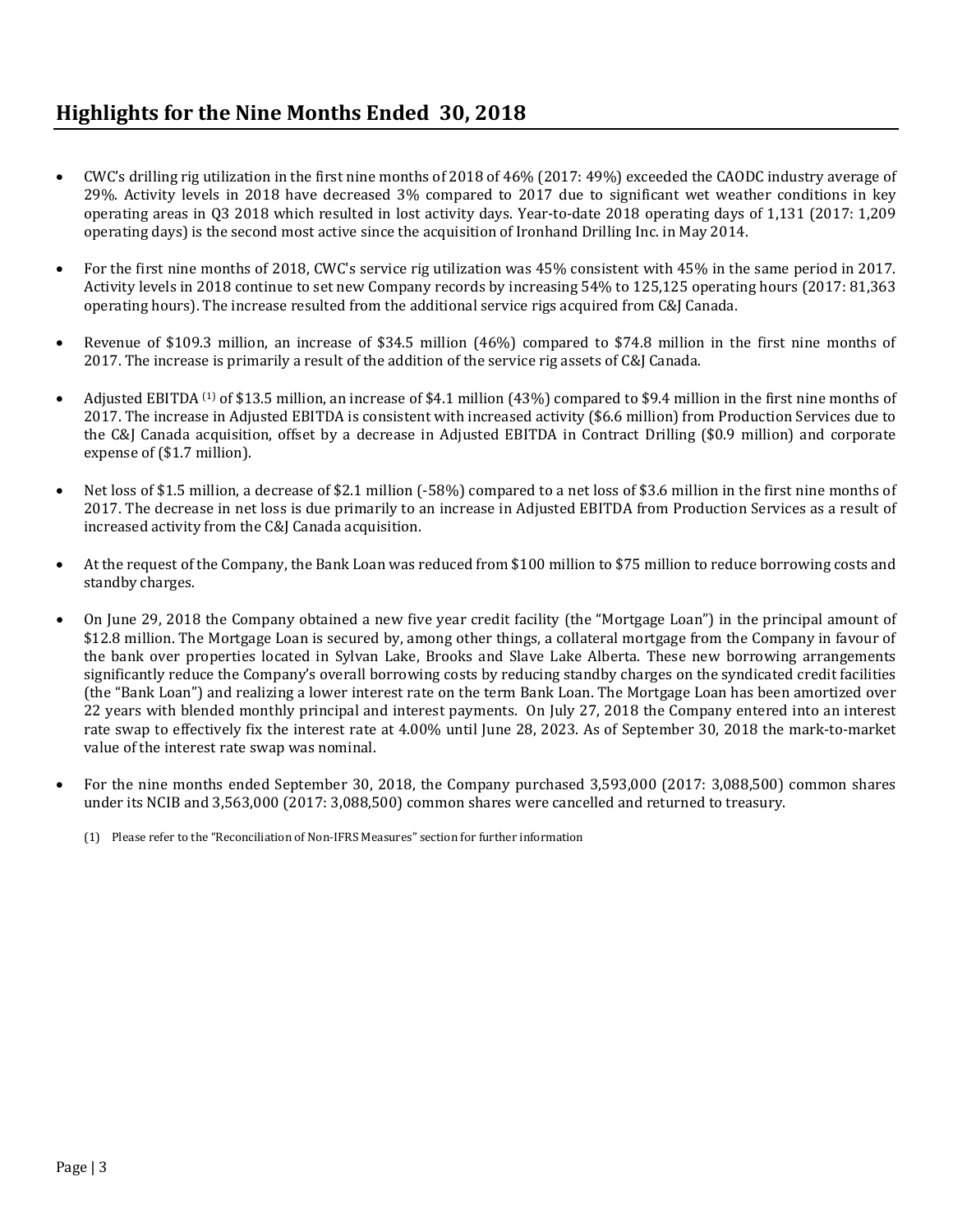## **Corporate Overview**

CWC Energy Services Corp. is a premier contract drilling and well servicing company operating in the Western Canadian Sedimentary Basin ("WCSB") with a complementary suite of oilfield services including drilling rigs, service rigs, swabbing rigs and coil tubing units. The Company's corporate office is located in Calgary, Alberta, with operational locations in Nisku, Grande Prairie, Slave Lake, Sylvan Lake, Drayton Valley, Lloydminster, Provost and Brooks, Alberta. The Company's shares trade on the TSX Venture Exchange under the symbol "CWC".

# **Operational Overview**

### **Contract Drilling**

CWC Ironhand Drilling, the Company's Contract Drilling segment, has a fleet of nine telescopic double drilling rigs with depth ratings from 3,200 to 5,000 metres, eight of nine rigs have top drives and three have pad rig walking systems. All of the drilling rigs are well suited for the most active depths for horizontal drilling in the WCSB, including the Montney, Cardium, Duvernay and other deep basin horizons. Part of the Company's strategic initiatives is to continue to increase the capabilities of its existing fleet to meet the growing demands of E&P customers for deeper depths at a cost effective price while providing a sufficient internal rate of return for CWC's shareholders.

|                                       |          |                 |          | Three months ended |          |          |          |          |
|---------------------------------------|----------|-----------------|----------|--------------------|----------|----------|----------|----------|
|                                       | Sep. 30, | <b>Jun. 30,</b> |          | Mar. 31, Dec. 31,  | Sep. 30, | Jun. 30, | Mar 31,  | Dec. 31, |
| <b>OPERATING HIGHLIGHTS</b>           | 2018     | 2018            | 2018     | 2017               | 2017     | 2017     | 2017     | 2016     |
| <b>Drilling Rigs</b>                  |          |                 |          |                    |          |          |          |          |
| Active drilling rigs, end of period   | 9        | 9               | 9        | 9                  | 9        | 9        | 9        | 9        |
| Inactive drilling rigs, end of period |          |                 |          |                    |          |          |          |          |
| Total drilling rigs, end of period    | 9        | 9               | 9        | 9                  | 9        | 9        | 9        | 9        |
|                                       |          |                 |          |                    |          |          |          |          |
| Revenue per operating day (1)         | \$21,263 | \$21,227        | \$23,485 | \$23,572           | \$19,424 | \$19,575 | \$20,942 | \$20,623 |
| Drilling rig operating days           | 500      | 133             | 498      | 463                | 522      | 155      | 532      | 257      |
| Drilling rig utilization $\%$ (2)     | 60%      | 16%             | 61%      | 56%                | 63%      | 19%      | 66%      | 31%      |
| CAODC industry average utilization %  | 30%      | 17%             | 52%      | 28%                | 29%      | 17%      | 40%      | 24%      |
| Wells drilled                         | 41       | 11              | 45       | 30                 | 29       | 17       | 41       | 21       |
| Average days per well                 | 12.2     | 12.1            | 11.1     | 15.0               | 18.0     | 9.1      | 13.0     | 12.2     |
| Meters drilled (thousands)            | 155.2    | 41.0            | 161.7    | 128.1              | 112.2    | 45.6     | 151.8    | 82.0     |
| Meters drilled per day                | 310      | 309             | 325      | 277                | 215      | 294      | 285      | 319      |
| Average meters per well               | 3,786    | 3,724           | 3,593    | 4,270              | 3,869    | 2.684    | 3,702    | 3,906    |

<sup>(1)</sup> Revenue per operating day is calculated based on operating days (i.e. spud to rig release basis). New or inactive drilling rigs are added based on the first day of field service.

(2)Drilling rig utilization is calculated based on operating days (i.e. spud to rig release basis) in accordance with the methodology prescribed by the CAODC.

Contract Drilling revenue of \$10.6 million for Q3 2018 (Q3 2017: \$10.1 million) was achieved with a utilization rate of 60% (Q3 2017: 63%), compared to the CAODC industry average of 30%. CWC had 500 drilling rig operating days in Q3 2018, a 4% decrease from the 522 drilling rig operating days in Q3 2017, The reduced operating days were due to significant wet weather conditions in key operating areas in Q3 2018 (57 days of lost activity compared to 31 days in Q3 2017 out of a possible 828 total days). However, Q3 2018 average revenue per operating day of \$21,263 increased 9% over the \$19,424 in Q3 2017. In addition, significant customer driven improvements and upgrades to Drilling Rig #4 were completed during Q3 2018 which delayed the rig from being in active service. This upgrade is expected to increase the drilling rig's capacity resulting in higher expected utilization for future quarters.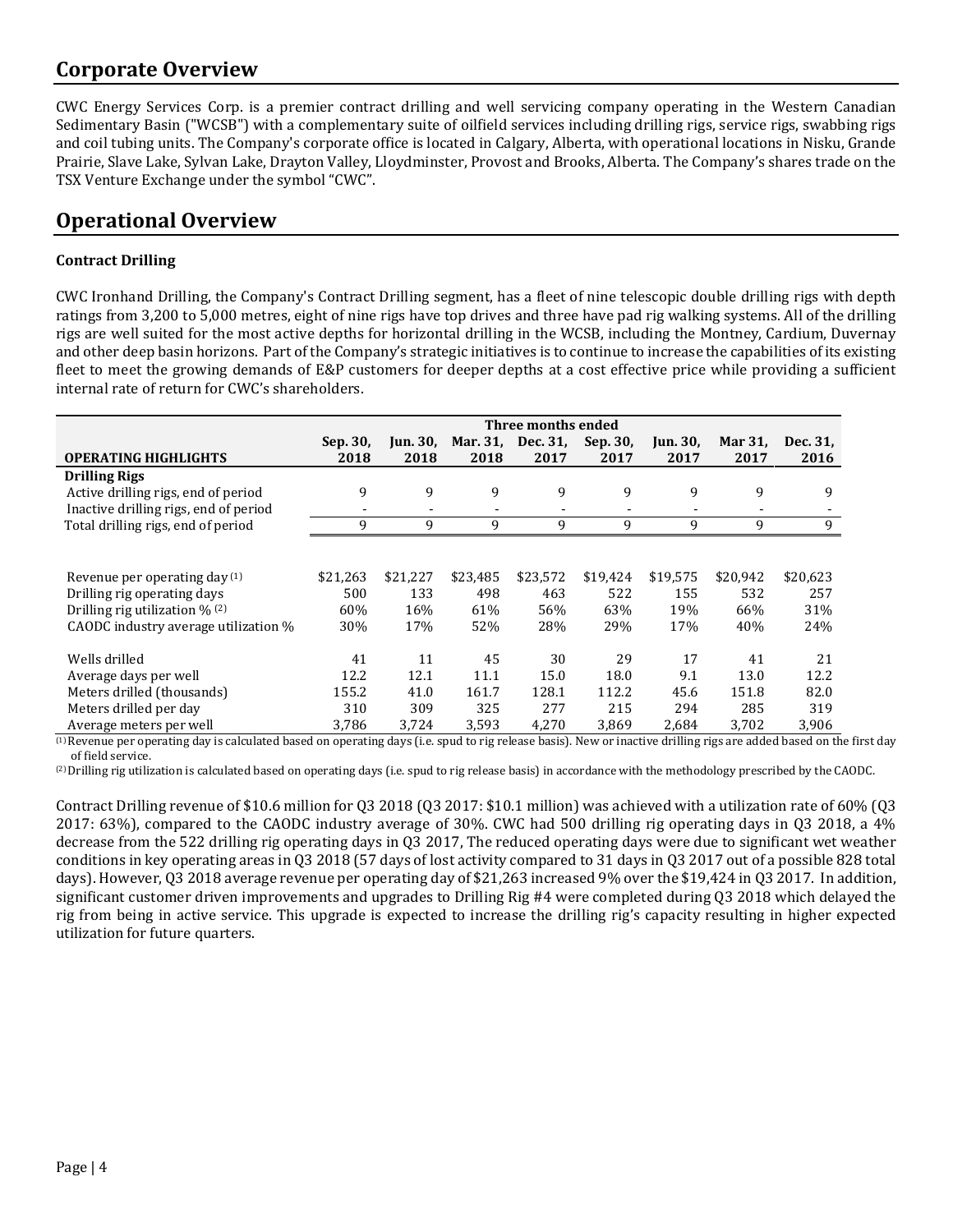#### **Production Services**

With a fleet of 148 service rigs, CWC is the largest well servicing company in Canada as measured by operating hours. CWC's service rig fleet consists of 77 single, 57 double, and 14 slant rigs providing services which include completions, maintenance, workovers and abandonments with depth ratings from 1,500 to 5,000 metres. CWC has chosen to park 46 of its service rigs and focus its sales and operational efforts on the remaining 102 active service rigs. Starting in October 2018, CWC has chosen to park another 10 of its active service rigs as a result of the tight labour market for field employees and the inability to crew these service rigs. The reduction of these 10 service rigs results in an active service rig fleet of 92 rigs for Q4 2018, which will still make CWC the largest well servicing company in Canada by operating hours.

CWCs fleet of nine coil tubing units consist of four Class I and five Class II coil tubing units having depth ratings from 1,500 to 3,200 metres. The Company continues to focus its sales and operational efforts on servicing SAGD wells that are shallower in depth and more appropriate for coil tubing operations.

CWC's fleet of 13 swabbing rigs were acquired as part of the C&J Canada acquisition and operate under the trade name CWC Swabtech. The swabbing rigs are used to remove liquids from the wellbore and allow reservoir pressures to push the commodity up the tubing casing. The Company has chosen to park four of its swabbing rigs and focus its sales and operational efforts on the remaining nine active swabbing rigs.

|                                           |              |                 |              | Three months ended |              |              |              |          |
|-------------------------------------------|--------------|-----------------|--------------|--------------------|--------------|--------------|--------------|----------|
| <b>OPERATING HIGHLIGHTS</b>               | Sep. 30,     | <b>Jun. 30,</b> | Mar. 31,     | Dec. 31,           | Sep. 30.     | Jun. 30,     | Mar. 31,     | Dec. 31, |
|                                           | 2018         | 2018            | 2018         | 2017               | 2017         | 2017         | 2017         | 2016     |
| <b>Service Rigs</b>                       |              |                 |              |                    |              |              |              |          |
| Active service rigs, end of period        | 102          | 107             | 108          | 111                | 66           | 66           | 66           | 67       |
| Inactive service rigs, end of period      | 46           | 41              | 41           | 38                 | 8            | 8            | 8            | 7        |
| Total service rigs, end of period         | 148          | 148             | 149          | 149                | 74           | 74           | 74           | 74       |
| Operating hours                           | 42,316       | 28,831          | 53,979       | 40,879             | 28,320       | 20,047       | 32,997       | 27,091   |
| Revenue per hour                          | \$628        | \$642           | \$637        | \$606              | \$559        | \$551        | \$584        | \$536    |
| Revenue per hour excluding top volume     |              |                 |              |                    |              |              |              |          |
| customers                                 | \$664        | \$677           | \$681        | \$645              | \$610        | \$608        | \$641        | \$590    |
| Service rig utilization % (1)             | 45%          | 30%             | 56%          | 46%                | 47%          | 33%          | 56%          | 45%      |
| <b>Coil Tubing Units</b>                  |              |                 |              |                    |              |              |              |          |
| Active coil tubing units, end of period   | 8            | 8               | 8            | 9                  | 9            | 9            | 9            | 8        |
| Inactive coil tubing units, end of period | $\mathbf{1}$ | $\mathbf{1}$    | $\mathbf{1}$ | $\mathbf{1}$       | $\mathbf{1}$ | $\mathbf{1}$ | $\mathbf{1}$ | 2        |
| Total coil tubing units, end of period    | 9            | 9               | 9            | 10                 | 10           | 10           | 10           | $10\,$   |
| Operating hours                           | 898          | 1,212           | 3,007        | 1,978              | 1,783        | 1,557        | 4,243        | 2,349    |
| Revenue per hour                          | \$731        | \$762           | \$724        | \$728              | \$688        | \$657        | \$491        | \$507    |
| Coil tubing units utilization $\%$ (2)    | 12%          | 17%             | 39%          | 24%                | 22%          | 19%          | 52%          | 32%      |
| <b>Swabbing Rigs</b>                      |              |                 |              |                    |              |              |              |          |
| Active Swabbing rigs, end of period       | 9            | 8               | 8            | 9                  |              |              |              |          |
| Inactive swabbing rigs, end of period     | 4            | 5               | 5            | 4                  |              |              |              |          |
| Total swabbing rigs, end of period        | 13           | 13              | 13           | 13                 |              |              |              |          |
|                                           |              |                 |              |                    |              |              |              |          |
| Operating hours                           | 881          | 958             | 2,258        | 1,063              |              |              |              |          |
| Revenue per hour                          | \$273        | \$265           | \$310        | \$286              |              |              |              |          |
| Swabbing rig utilization % (1)            | 11%          | 13%             | 31%          | 19%                |              |              |              |          |

 $^{(1)}$  Service and swabbing rig utilization is calculated based on 10 hours a day, 365 days a year. New service and swabbing rigs are added based on the first day of field service. Service and swabbing rigs requiring their 24,000 hour recertification, refurbishment or have been otherwise removed from service for greater than 90 days are excluded from the utilization calculation until their first day back in field service.

 $^{(2)}$  Coil tubing unit utilization is calculated based on 10 hours a day, 365 days a year. New coil tubing units are added based on the first day of field service. Coil tubing units that have been removed from service for greater than 90 days are excluded from the utilization calculation until their first day back in field service.

Production Services revenue was \$27.5 million in Q3 2018, up \$10.5 million (61%) compared to \$17.0 million in Q3 2017 as a result of adding an additional 36 active service rigs and 9 active swabbing rigs primarily from the C&J Canada acquisition. CWC achieved service rig utilization of 45% in Q3 2018 (Q3 2017: 47%) with 42,316 operating hours (a new Q3 Company record) being 49% higher than the 28,320 operating hours in Q3 2017 as a result of these additional service rigs from C&J Canada. The Company's service rig utilization was also impacted by wet weather conditions during Q3 2018 which resulted in 4,024 hours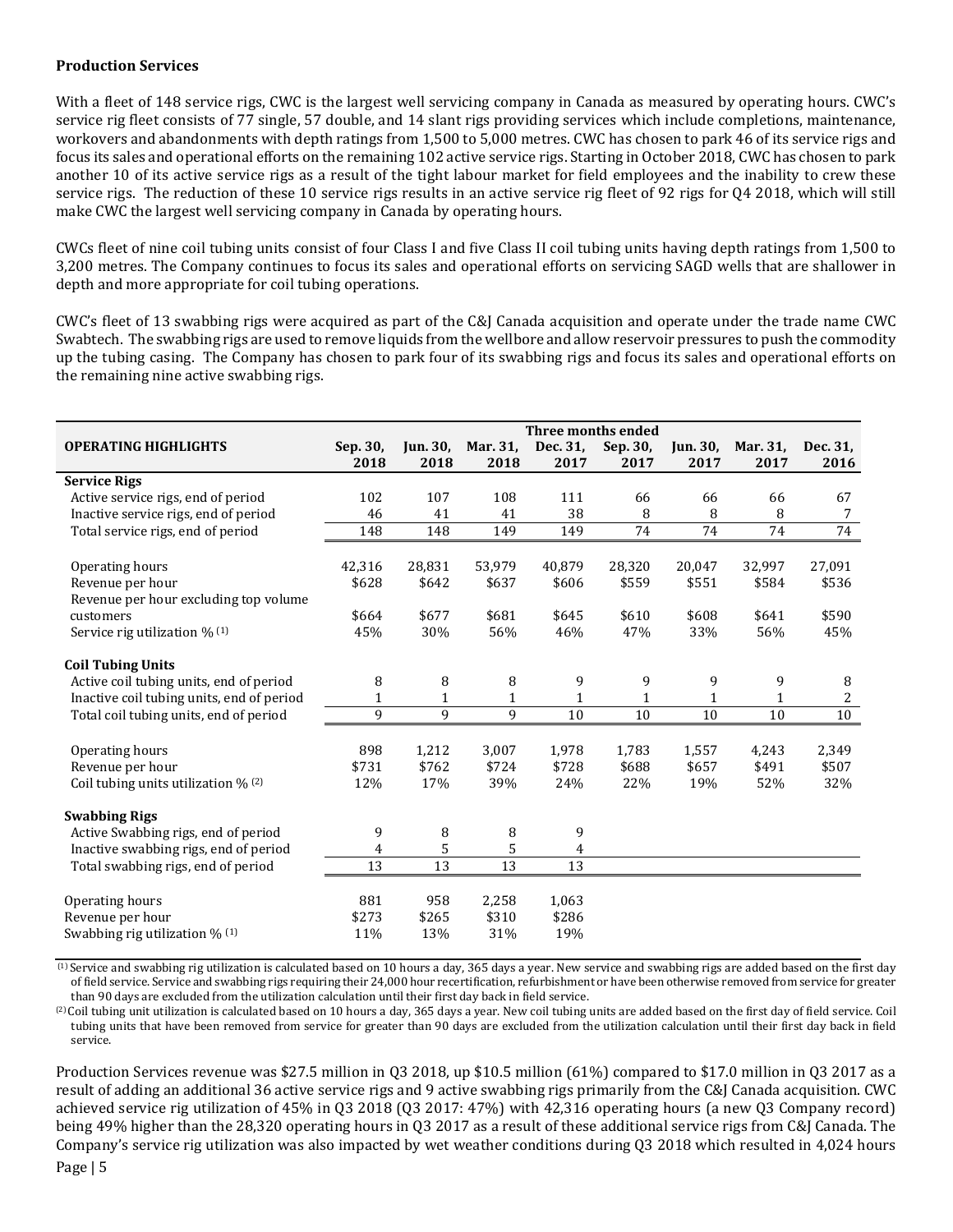of lost activity (Q3 2017: 2,616 hours) out of a total 93,950 hours. The Q3 2018 average revenue per hour of \$628 increased 12% over the \$559 in Q3 2017. Furthermore, Q3 2018 average revenue per hour excluding the top volume customers of \$664 was \$36 per hour higher than Q3 2018 average revenue per hour of \$628 demonstrating CWC's ability to to pass on higher labour and fuel costs to the majority of its E&P customers.

CWC achieved coil tubing utilization of 12% in Q3 2018 (Q3 2017: 22%) with 898 operating hours being 50% lower than the 1,783 operating hours in Q3 2017. Q3 2018 operating hours were negatively impacted by the continuation of very low natural gas prices and widening heavy oil differentials between WCS and WTI in SAGD operating areas causing delays in allocation and commitment of capital by our E&P customers. Average revenue per hour for coil tubing services of \$731 in Q3 2018 is 6% higher than \$688 in Q3 2017, which reflects pricing improvements.

CWC achieved swabbing rig utilization of 11% in Q3 2018 (Q3 2017: nil) with 881 operating hours. The low activity level reflects the continuation of very low natural gas prices as CWC's swabbing rigs are used primarily to remove liquids from shallow natural gas wellbores.

## **Outlook**

The steady rise in crude oil prices throughout 2017 has continued through the first nine months of 2018. Crude oil, as represented by WTI, averaged US\$73.25/bbl in Q3 2018, an increase of 8% over Q2 2018 average price of US\$67.97/bbl and 52% higher than US\$48.18/bbl in Q3 2017. However, the price differential between Canadian heavy crude oil, as represented by WCS, and WTI widened further during the third quarter of 2018 to a range of US\$19/bbl to US\$36/bbl and even higher to US\$50/bbl in October 2018 compared to the historical normalized range of US\$10/bbl to US\$15/bbl causing E&P companies to delay and/or shorten their drilling programs. However, such heavy oil differentials has yet to have a similar slowdown effect to activity levels in our service rig division given the Company's focus on production services. Natural gas prices, as represented by AECO, averaged \$2.17/GJ, a 90% increase from Q2 2018 average of \$1.14/GJ, and 60% higher than \$1.36/GJ in Q3 2017, yet remains very low in historical terms. With the backdrop of an improving crude oil price and a depressed natural gas price, the Petroleum Services Association of Canada ("PSAC") on July 31, 2018 updated its 2018 forecast of number of wells drilled to 6,900 wells; a decrease of 500 wells or 6% compared to their January 31, 2018 forecast, and less than the 7,550 wells drilled in 2017. These Canadian heavy oil price differentials and low natural gas prices has resulted in the industry lowering its expectations for activity levels for the remainder of 2018 and into early 2019.

Despite the Canadian heavy oil price differential and low natural gas prices, CWC has positioned its Contract Drilling and Production Services segments appropriately to minimize the impact of these commodity price differentials. The Company has positioned all nine of its drilling rigs in the WCSB on light oil and natural gas liquid plays, which have not experienced the same amount of pricing pressure as heavy oil. CWC currently has eight of its nine (89%) drilling rigs working and expects to have all nine (100%) drilling rigs working in Q4 2018 and continuing through to Q1 2019 spring breakup. In the Production Services segment, CWC has reduced the number of active service rigs from 102 rigs to 92 rigs in October 2018 as a result of a very tight labour market for field employees and the inability to crew these rigs. In addition, CWC has repositioned some of the service rigs working in heavy oil plays to new E&P customers in anticipation of a slowdown in heavy oil activity. Given the tight labour market for field employees and the resultant increase in wages needed to attract new field employees, CWC believes modest pricing increases with its E&P customers will continue in Q4 2018, but will be constrained by market pricing from our competitors limiting how far the Company will be able to increase day and hourly rates.

CWC has sustainably positioned itself by providing its E&P customers with the highest quality service from the highest quality people at reasonable prices. However, uncertainties around the proposed Government of Canada's Bill C-69 legislation on the creation of the Canadian Energy Regulator and the Impact Assessment Act, which may impact the ability to develop new pipelines, will continue to negatively affect investment capital and growth in Canada's oil and gas industry in the near term. However, investment capital and growth are showing signs of returning as evident by the positive final investment decisions made on October 1, 2018 by proponents of a liquefied natural gas process facility (LNG Canada) in northeast British Columbia. CWC believes it would be very well positioned to benefit in the long-term once the liquefied natural gas processing facility comes online.

While CWC remains focused on its operational and financial performance, it also recognizes the need to pursue opportunities that create long-term shareholder value. With the support of the Board of Directors, management continues to actively pursue opportunities to achieve higher utilization and EBITDA margins on its existing fleet while evaluating opportunities to consolidate the North American drilling and well servicing industry. CWC cautions that there are no guarantees that strategic opportunities will result in a transaction, or if a transaction is undertaken, as to its terms or timing.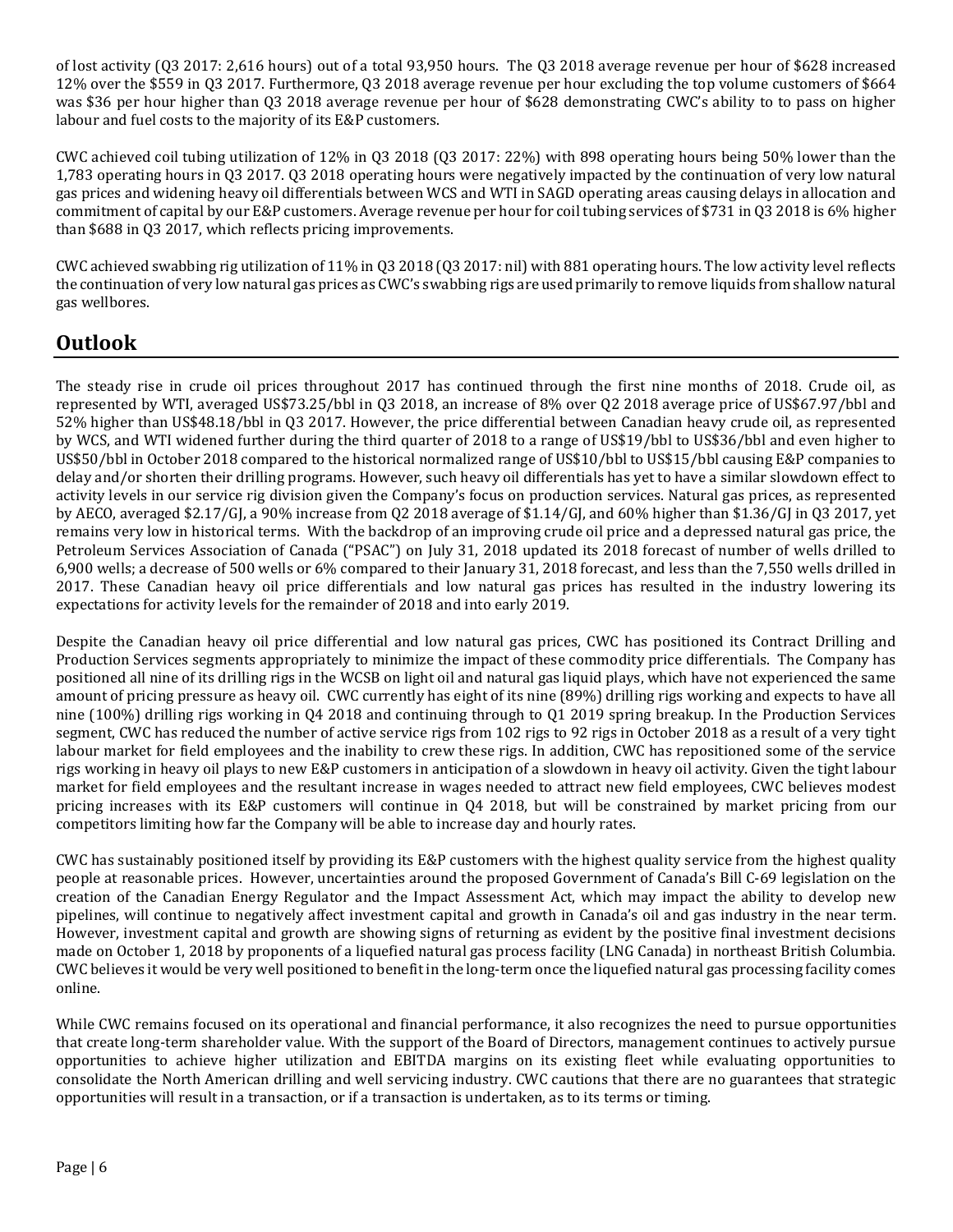|                             | Three months ended<br>September 30, |        |               | Nine months ended<br>September 30, |         |        |               |        |
|-----------------------------|-------------------------------------|--------|---------------|------------------------------------|---------|--------|---------------|--------|
|                             |                                     |        | <b>Change</b> | Change                             |         |        | <b>Change</b> | Change |
| \$ thousands                | 2018                                | 2017   |               | $\%$                               | 2018    | 2017   |               | $\%$   |
| Revenue                     |                                     |        |               |                                    |         |        |               |        |
| Contract drilling           | 10.634                              | 10.130 | 504           | $5\%$                              | 25,143  | 24,308 | 835           | 3%     |
| Production services         | 27,479                              | 17,043 | 10,436        | 61%                                | 84,140  | 50,487 | 33,653        | 67%    |
|                             | 38,113                              | 27,173 | 10.940        | 40%                                | 109.283 | 74.795 | 34,488        | 46%    |
| Direct operating expenses   |                                     |        |               |                                    |         |        |               |        |
| Contract drilling           | 8,311                               | 7.233  | 1,078         | 15%                                | 19,087  | 17,664 | 1,423         | 8%     |
| Production services         | 19,635                              | 12,726 | 6,909         | 54%                                | 63,109  | 38,077 | 25,032        | 66%    |
|                             | 27,946                              | 19,959 | 7,987         | 40%                                | 82,196  | 55,741 | 26,455        | 47%    |
| Gross margin $(1)$          |                                     |        |               |                                    |         |        |               |        |
| Contract drilling           | 2,322                               | 2,897  | (575)         | $(20)\%$                           | 6,056   | 6.644  | (588)         | (9)%   |
| Production services         | 7,845                               | 4,317  | 3,528         | 82%                                | 21,031  | 12,410 | 8,621         | 70%    |
|                             | 10,167                              | 7,214  | 2,953         | 41%                                | 27,087  | 19,054 | 8,033         | 42%    |
| Gross margin percentage (1) |                                     |        |               |                                    |         |        |               |        |
| Contract drilling           | 22%                                 | 29%    | n/a           | (7)%                               | 24%     | 27%    | n/a           | (3%)   |
| Production services         | 29%                                 | 25%    | n/a           | 4%                                 | 25%     | 25%    | n/a           | $-9/0$ |
|                             | 27%                                 | 27%    | n/a           | $-9/0$                             | 25%     | 25%    | n/a           | $-9/0$ |

#### **Revenue, Direct Operating Expenses and Gross Margin**

 $<sup>(1)</sup>$  Please refer to the "Reconciliation of Non-IFRS Measures" section for further information.</sup>

Q3 2018 revenue of \$38.1 million, an increase of \$10.9 million (40%) compared to \$27.2 million in Q3 2017. Revenue increased \$0.5 million (5%) in the Contract Drilling segment and increased \$10.4 million (61%) in the Production Services segment in Q3 2018 compared to Q3 2017.

For the nine months ended September 30, 2018, revenue of \$109.3 million, an increase of \$34.5 million (46%) compared to \$74.8 million in the first nine months of 2017. Revenue increased \$0.8 million (3%) in the Contract Drilling segment and \$33.7 million (67%) in the Production Services segment for the first nine months of 2018 compared to the same period in 2017.

CWC increased its revenue and diversified its customer base, reducing reliance on its top ten customers. Revenue contribution from the Company's top ten customers dropped to 56% for the first nine months of 2018 from 67% for the same period in 2017 with CWC's top customer's revenue contribution remaining the same at 20% in the first nine months of 2018 and 2017.

Approximately 81% of revenue in the first nine months of 2018 was from work on crude oil wells, while 19% was from natural gas wells. Further, approximately 32% of revenue was related to drilling and completions work, 56% from maintenance and workovers on producing wells and 12% from abandonments.

Many direct operating expenses, including labour costs related to field operating employees, are variable in nature and increase or decrease with activity levels such that changes in operating costs generally correspond to changes in revenue or activity levels. Contract Drilling's gross margin percentage of 22% in Q3 2018 is lower than the 29% in Q3 2017 due to reduced activity, lost days to wet weather conditions and increased scheduled repairs and maintenance. For the nine months ended September 30, 2018, Contract Drilling's gross margin of 24%, decreased 3% compared to 27% in the first nine months of 2017. Production Services gross margin of 29% in Q3 2018 is higher than 25% in Q3 2017 due to CWC ability to pass on higher labour and fuel costs to the majority of its E&P customers. For the nine months ended September 30, 2018, gross margin of 25% is consistent with that obtained in the first nine month of 2017.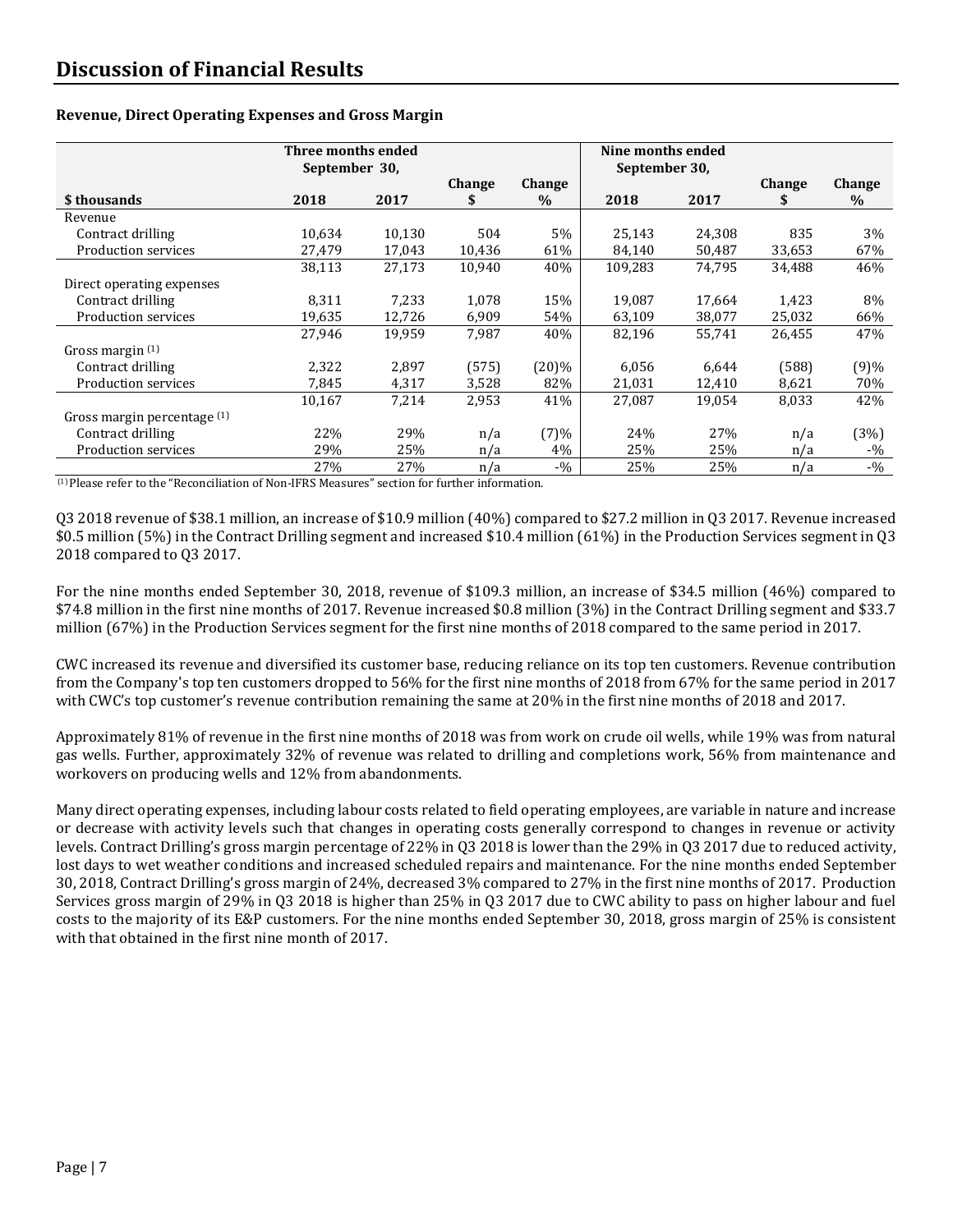#### **Selling and Administrative Expenses**

|                            | Three months ended<br>September 30, |       |               |        |        | Nine months ended<br>September 30, |        |               |
|----------------------------|-------------------------------------|-------|---------------|--------|--------|------------------------------------|--------|---------------|
|                            |                                     |       | <b>Change</b> | Change |        |                                    | Change | <b>Change</b> |
| \$ thousands               | 2018                                | 2017  |               | $\%$   | 2018   | 2017                               |        | $\%$          |
| Selling and administrative |                                     |       |               |        |        |                                    |        |               |
| expenses                   | 4,165                               | 3.159 | 1,006         | 32%    | 13.576 | 9,621                              | 3.955  | 41%           |

Selling and administrative expenses of \$4.2 million in Q3 2018, an increase of \$1.0 million (32%) compared to \$3.2 million in Q3 2017.

Selling and administrative expenses of \$13.6 million for the six months ended September 30, 2018, an increase of \$4.0 million (41%) compared to \$9.6 million in 2017.

For both the quarter and nine months ended September 30, 2018, the increased selling and administrative expenses are due to the 23 salaried employees that joined the Company primarily from the C&J Canada acquisition, additional costs to recruit field employees combined with other costs incurred due to significant higher year-over-year activity levels across all segments.

#### **Adjusted EBITDA (1)**

|                                  | Three months ended<br>September 30, |       |                    | Nine months ended<br>September 30, |         |         |               |                |
|----------------------------------|-------------------------------------|-------|--------------------|------------------------------------|---------|---------|---------------|----------------|
| \$ thousands                     | 2018                                | 2017  | <b>Change</b><br>J | <b>Change</b><br>$\%$              | 2018    | 2017    | <b>Change</b> | Change<br>$\%$ |
| Adjusted EBITDA <sup>(1)</sup>   |                                     |       |                    |                                    |         |         |               |                |
| Contract drilling                | 2,011                               | 2.654 | (643)              | (24%)                              | 5.096   | 5.967   | (871)         | 15%            |
| Production services              | 5,389                               | 2,373 | 3,016              | 127%                               | 12.929  | 6,308   | 6,621         | 105%           |
| Corporate                        | (1, 398)                            | (972) | (426)              | 44%                                | (4,514) | (2,842) | (1,672)       | 59%            |
|                                  | 6,002                               | 4,055 | 1.947              | 48%                                | 13,511  | 9,433   | 4,078         | 43%            |
| Adjusted EBITDA margin $(\%)(1)$ | 16%                                 | 15%   | n/a                | $1\%$                              | 12%     | 13%     | n/a           | (1%)           |

(1) Please refer to the "Reconciliation of Non-IFRS Measures" section for further information.

Management uses Adjusted EBITDA as a measure of the cash flow generated by the Company. Positive Adjusted EBITDA provides the cash flow needed to grow the business through purchase of equipment or business acquisitions, fund working capital, service and reduce outstanding long-term debt, pay a dividend or repurchase outstanding common shares under the Company's NCIB.

Adjusted EBITDA of \$6.0 million in Q3 2018, an increase of \$1.9 million (48%) compared to \$4.1 million in Q3 2017. The increase in Adjusted EBITDA in Q3 2018 is primarily due to the additional service rigs acquired from C&J Canada offset by reduced Contract Drilling activity due to wet weather conditions and increased Corporate expenses.

For the nine months ended September 30, 2018, Adjusted EBITDA of \$13.5 million, an increase of \$4.1 million (43%) compared to \$9.4 million for the same period in 2017. The increase in Adjusted EBITDA is primarily due to the additional service rigs acquired from C&J Canada offset by reduced Contract Drilling activity due to wet weather conditions in Q3 2018 and an increase in Corporate expenses.

#### **Stock Based Compensation**

|                          | Three months ended<br>September 30, |      |        |        |      | Nine months ended<br>September 30, |        |        |
|--------------------------|-------------------------------------|------|--------|--------|------|------------------------------------|--------|--------|
|                          |                                     |      | Change | Change |      |                                    | Change | Change |
| \$ thousands             | 2018                                | 2017 |        | $\%$   | 2018 | 2017                               |        | $\%$   |
| Stock based compensation | 241                                 | 165  | 76     | 46%    | 763  | 591                                | 177    | 29%    |

Stock based compensation is primarily a function of outstanding stock options and restricted share units ("RSU's") being expensed over their vesting term.

Stock based compensation of \$0.2 million in Q3 2018 is consistent with \$0.2 million in Q3 2017.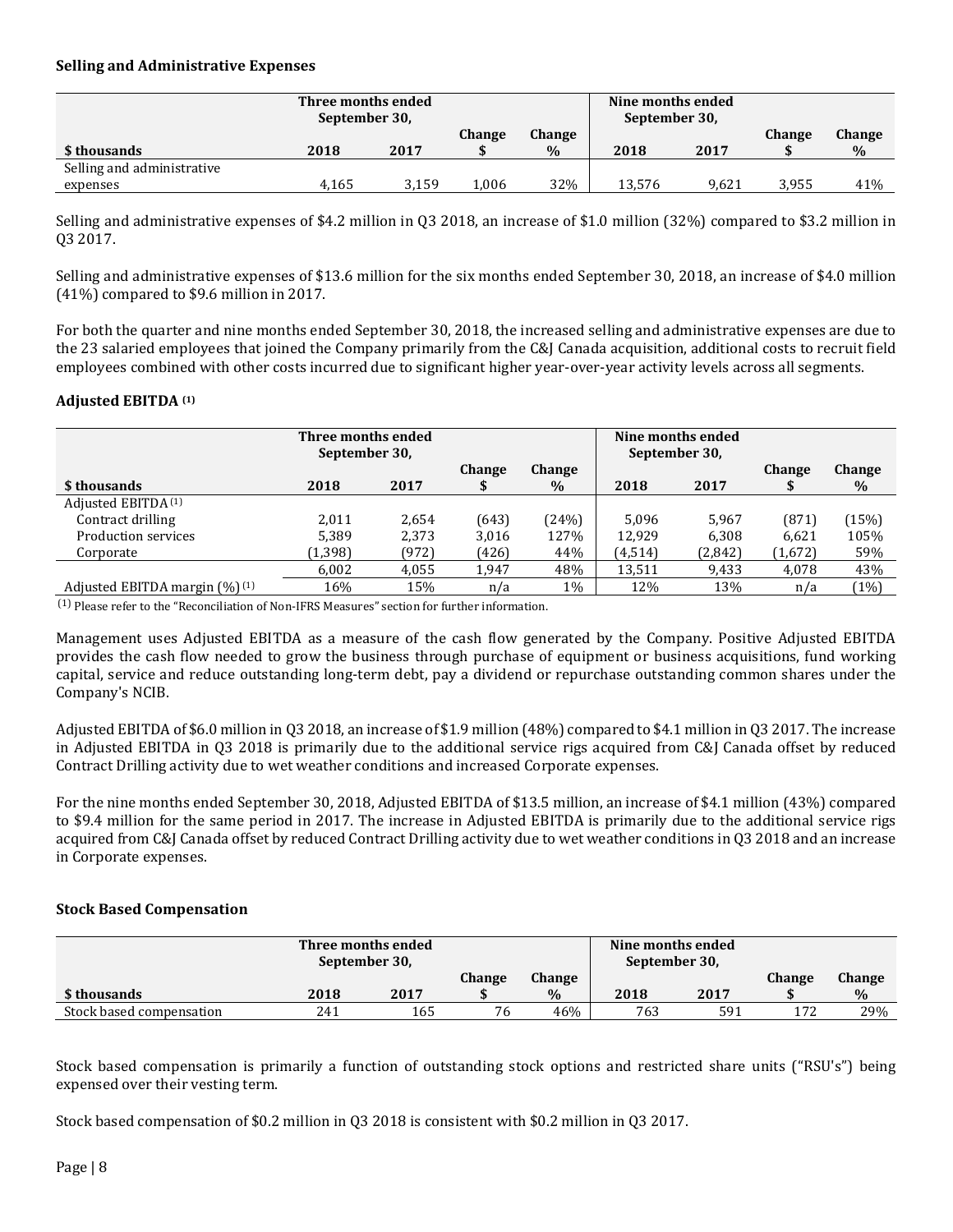Stock based compensation of \$0.8 million for the nine months ended September 30, 2018, an increase of \$0.2 million (29%) compared to \$0.6 million in 2017.

For both the quarter and nine months ended September 30, 2018, the increase in 2018 stock based compensation is primarily due to a greater number of stock options and RSU's granted to directors, management and employees for managing a larger pool of assets as a result of the C&J Canada acquisition.

### **Finance Costs**

|               | Three months ended<br>September 30, |      |     |      |       | Nine months ended<br>September 30, |        |        |
|---------------|-------------------------------------|------|-----|------|-------|------------------------------------|--------|--------|
|               | Change<br><b>Change</b>             |      |     |      |       |                                    | Change | Change |
| \$ thousands  | 2018                                | 2017 |     | $\%$ | 2018  | 2017                               |        | $\%$   |
| Finance costs | 616                                 | 333  | 283 | 85%  | 1.899 | 1.448                              | 451    | 31%    |

Finance costs of \$0.6 million in Q3 2018, an increase of \$0.3 million (85%) compared to \$0.3 million in Q3 2017.

Finance costs of \$1.9 million for the nine months ended September 30, 2018, an increase of 0.5 million (31%) compared to \$1.4 million in 2017.

For both the quarter and nine months ended September 30, 2018, the increase in finance costs was due to higher debt levels due to the acquisition and new Mortgage Loan on C&J Canada assets.

#### **Depreciation and Amortization**

|                               | Three months ended<br>September 30, |       |               |               | Nine months ended<br>September 30, |        |               |        |
|-------------------------------|-------------------------------------|-------|---------------|---------------|------------------------------------|--------|---------------|--------|
|                               |                                     |       | <b>Change</b> | <b>Change</b> |                                    |        | <b>Change</b> | Change |
| \$ thousands                  | 2018                                | 2017  |               | $\%$          | 2018                               | 2017   |               | $\%$   |
| Depreciation and amortization |                                     |       |               |               |                                    |        |               |        |
| Contract drilling             | 1,818                               | 1,830 | 12)           | $1\%$         | 4.194                              | 4.242  | (48)          | (1%)   |
| Production services           | 2,636                               | 2.643 |               | $-9/0$        | 7.729                              | 7.929  | (200)         | (3%)   |
| Corporate                     | 216                                 | 39    | 177           | 454%          | 665                                | 121    | 544           | 450%   |
|                               | 4.670                               | 4.512 | 158           | 4%            | 12,588                             | 12.292 | 296           | $2\%$  |

Depreciation and amortization for drilling rigs, service rigs and swabbing rigs are based on operating days and hours. Coil tubing units, capitalized recertifications and other production equipment are depreciated on a straight line basis resulting in consistent depreciation and amortization expense regardless of activity. Amortization of Intangibles is based on estimated remaining life. As such, the change in depreciation for Q3 2018 and the nine months ended September 30, 2018 predominately reflect changes in utilizations compared to the same periods in 2017.

#### **(Gain) Loss on Disposal of Equipment**

| Three months ended<br>September 30, |      |       |        |             |      | Nine months ended<br>September 30, |               |             |
|-------------------------------------|------|-------|--------|-------------|------|------------------------------------|---------------|-------------|
|                                     |      |       | Change | Change      |      |                                    | <b>Change</b> | Change      |
| \$ thousands                        | 2018 | 2017  |        | $\%$        | 2018 | 2017                               |               | $\%$        |
| (Gain) Loss on disposal of          |      |       |        |             |      |                                    |               |             |
| equipment                           | 57ء  | (114) | -57    | $n/m^{(1)}$ | 96   | (72)                               | 168           | $n/m^{(1)}$ |
| $(1)$ Not mooningful                |      |       |        |             |      |                                    |               |             |

(1) Not meaningful.

Management continually monitors the asset mix and equipment needs and invests and divests assets as needed to optimize operations.

During Q3 2018 and the first nine months of 2018, the (gain) loss on disposal of equipment was the result of the sale of equipment with proceeds on sale of \$0.7 million (Q3 2017: \$0.1 million) and \$2.0 million (2017: \$0.2 million) respectively. The equipment sold consisted primarily of one inactive coil tubing unit, one picker unit, one inactive service rig and various other vehicles.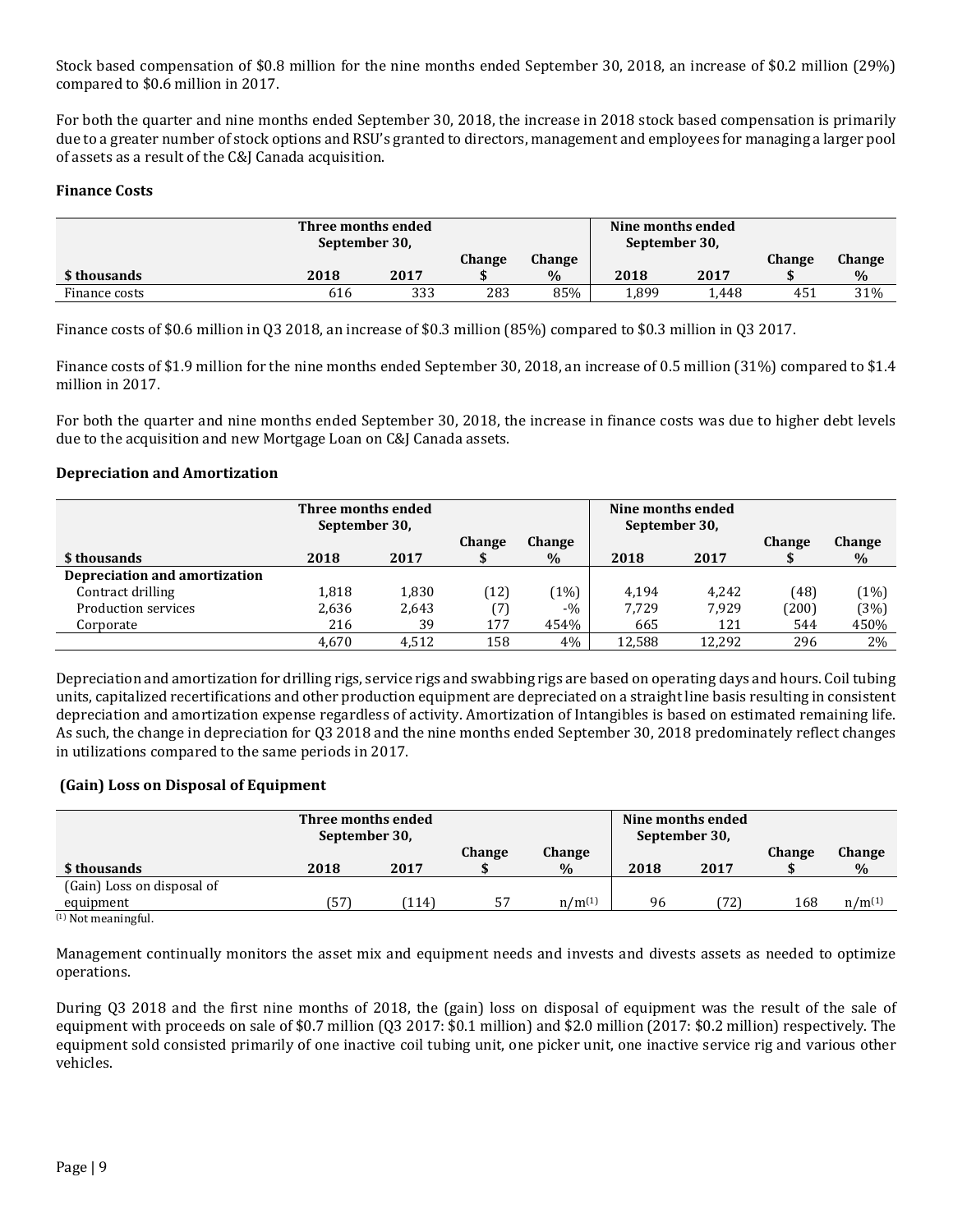#### **Deferred Income Taxes**

|                                                                           | Three months ended<br>September 30, |       | Nine months ended<br>September 30, |          |  |
|---------------------------------------------------------------------------|-------------------------------------|-------|------------------------------------|----------|--|
| \$ thousands                                                              | 2018                                | 2017  | 2018                               | 2017     |  |
| Net income (loss) before income taxes                                     | 532                                 | (841) | (1,835)                            | (4,826)  |  |
| Deferred income tax expense (recovery)                                    | 206                                 | (203) | (290)                              | (1, 143) |  |
| Deferred income tax expense (recovery) as a % of net income (loss) before |                                     |       |                                    |          |  |
| income taxes                                                              | 39%                                 | (24%) | (16%)                              | (24%)    |  |
| Expected statutory income tax rate                                        | 27%                                 | 27%   | 27%                                | 27%      |  |

Income taxes are a function of taxable income and are calculated differently than accounting net income. Differences between accounting net income and taxable income include such things as gains or losses on disposal of fixed assets, stock based compensation, differences between income tax estimates and actual tax filings, goodwill impairment, and other differences.

The deferred income tax expense in Q3 2018 and the deferred income tax recovery for the first nine months of 2018 of \$0.2 million (Q3 2017: (\$0.2) million) and (\$0.3) million (2017: (\$1.1) million) respectively, is a result of the net income (loss) before income taxes in each period.

The Company has substantial tax pools and non-capital losses available to reduce future taxable income such that the Company does not expect to pay any cash taxes for the next several years.

#### **Net Income (Loss) and Comprehensive Income (Loss)**

|                                               | Three months ended<br>September 30, | Nine months ended<br>September 30, |        |                       |         |         |               |                |
|-----------------------------------------------|-------------------------------------|------------------------------------|--------|-----------------------|---------|---------|---------------|----------------|
| \$ thousands                                  | 2018                                | 2017                               | Change | <b>Change</b><br>$\%$ | 2018    | 2017    | <b>Change</b> | Change<br>$\%$ |
| Net Income (loss) and<br>comprehensive income |                                     |                                    |        |                       |         |         |               |                |
| (loss)                                        | 326                                 | (638)                              | 964    | $n/m^{(1)}$           | (1,545) | (3,683) | 2,138         | 58%            |
| $(1)$ Not meaningful.                         |                                     |                                    |        |                       |         |         |               |                |

Net income (loss) and comprehensive income (loss) has increased \$1.0 million year-over-year for the quarter and decreased \$2.1 million for the nine months ended September 30, 2018. In Q3 2018, the increase in Adjusted EBITDA from the Contract Drilling and Production Services more than offset the higher corporate costs and Company depreciation, stock based compensation and finance costs. For the nine months ended September 30, 2018, the increase in Adjusted EBITDA from Production Services exceeded lower Adjusted EBITDA from Contract Drilling and increased Corporate expenses, depreciation and amortization.

## **Liquidity and Capital Resources**

### **Source of Funds**

The Company's liquidity needs in the short-term and long-term can be sourced in several ways including: funds from operations, borrowing against existing credit facilities, new debt instruments, equity issuances and proceeds from the sale of assets. Cash inflows are used to repay outstanding amounts on the Company's credit facilities, acquire shares under the NCIB and fund capital requirements.

During the first nine months of 2018, the Company's Funds from Operations of \$13.5 million combined with a \$0.1 million from common share issuances and \$2.0 million proceeds on disposal of equipment was used to fund a \$3.8 million reduction in long term debt, \$9.2 million of capital expenditures, \$1.8 million of interest on long-term debt and finance lease payments and \$0.7 million in acquisitions of shares under the NCIB.

At September 30, 2018 the Company had working capital (excluding debt) of \$19.5 million compared to \$19.5 million at December 31, 2017. (Please refer to the "Reconciliation of Non-IFRS Measures" section for further information). Typically, as activity levels increase or decrease working capital will also increase or decrease.

During Q2 2018 at the request of the Company the syndicated credit facility ("Bank Loan") was reduced from \$100 million to \$75 million to reduce borrowing costs and standby charges. The \$75 million Bank Loan provides financial security and flexibility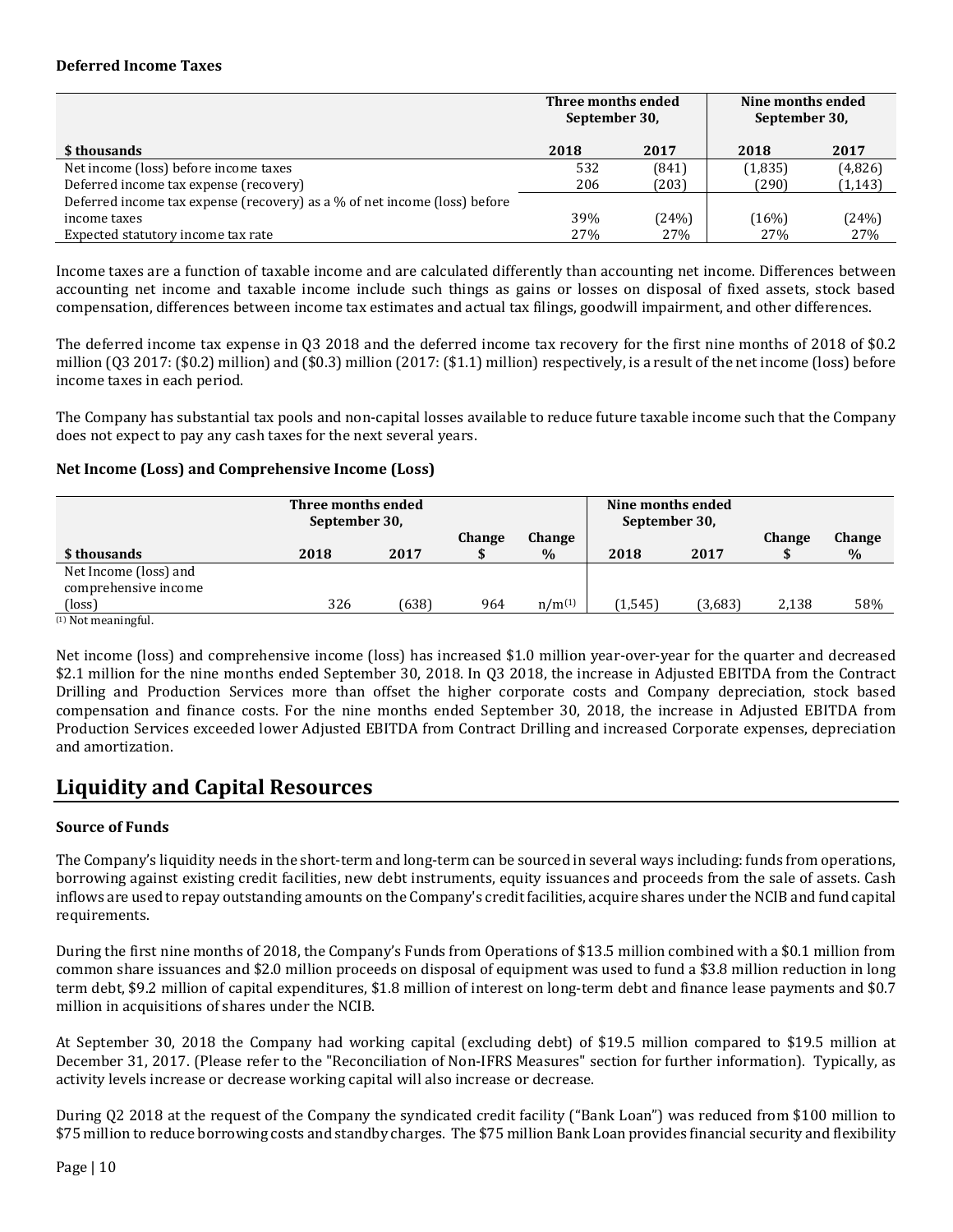to July 31, 2020 and a quarterly financial covenant for Consolidated Debt to Consolidated EBITDA ratio of 4.00 to 1. The Bank Loan is secured by a general security agreement and a first charge security interest covering all of the assets of the Company. Under the terms of the Bank Loan, the Company is required to comply with certain financial covenants. The Company is in compliance with each of the financial covenants at September 30, 2018. The Company expects to be able to renew the Bank Loan prior to maturity. Effective September 30, 2018, the applicable rates under the Bank Loan are: bank prime rate plus 1.00%, banker's acceptances rate plus a stamping fee of 2.00%, and standby fee rate of 0.45%.

On June 29, 2018 the Company obtained a new five year credit facility (the "Mortgage Loan") in the principal amount of \$12.8 million. The Mortgage Loan is secured by, among other things, a collateral mortgage from the Company in favour of the bank over properties located in Sylvan Lake, Brooks and Slave Lake Alberta. These new borrowing arrangements significantly reduce the Company's overall borrowing costs by reducing standby charges on the syndicated Bank Loan and realizing a lower interest rate on the term Bank Loan. The Mortgage Loan has been amortized over 22 years with blended monthly principal and interest payments. On July 27, 2018 the Company entered into an interest rate swap to exchange the floating rate interest payments for fixed rate interest payments, which fix the Bankers Acceptance-Canadian Dollar Offered Rate components of its interest payment on the outstanding term debt. Under the interest rate swap agreement, the Company pays a fixed rate of 2.65% per annum plus the applicable credit spread of 1.35%, for an effective fixed rate of 4.0%. The fair value of the interest rate swap arrangement is the difference between the forward interest rates and the discounted contract rate. As of September 30, 2018 the mark-tomarket value of the interest rate swap was nominal.

### **Capital Requirements**

On December 13, 2017 the Company announced its capital expenditure budget for 2018 of \$12.7 million, \$7.2 million of which is growth capital to improve certain drilling and coil tubing equipment while the remaining \$5.5 million is maintenance and infrastructure capital related to recertification's, additions and upgrades to field equipment for the drilling rigs, service rigs, swabbing rigs and coil tubing divisions as well as information technology infrastructure. The increase to the 2018 capital expenditure budget compared to the 2017 capital expenditure of \$6.8 million is consistent with CWC's commitment to safety and operational efficiency with high quality and well maintained equipment. CWC intends to finance its 2018 capital expenditure budget from operating cash flows.

As utilization of the Company's equipment increases, CWC plans to recertify several of its service rigs. As at September 30, 2018, the Company has capital spending plans as noted in the section titled "Capital Expenditures". Additional discretionary capital expenditures will be required in order to continue to grow the Company's assets and revenue in the future. It is anticipated future cash requirements for capital expenditures will be met through a combination of funds from operations and borrowing against existing credit facilities as required. However, additional funds may be raised by new debt instruments, equity issuances and proceeds from the sale of assets.

CWC may require additional financing in the future to implement its strategies and business objectives. It is possible that such financing will not be available, or if available, will not be available on favorable terms. If CWC issues any shares in the future to finance its operations or implement its strategies, the current shareholders of CWC may incur a dilution of their interest.

## **Common Shares and Dividends**

The following table summarizes outstanding share data and potentially dilutive securities:

|                        | <b>October 31, 2018</b> | <b>September 30, 2018</b> | December 31, 2017 |
|------------------------|-------------------------|---------------------------|-------------------|
| Common shares          | 519.154.960             | 519.154.960               | 521,378,958       |
| Stock options          | 24,351,333              | 24,351,333                | 27,546,667        |
| Restricted share units | 4,579,332               | 4.579.332                 | 5,135,332         |

During the nine months ended September 30, 2018, 1,033,335 stock options were exercised and 2,161,999 were forfeited. In addition, 305,667 RSU's were exercised, 54,000 were granted and 304,333 were forfeited.

On April 10, 2018, the Company replaced its expired NCIB with a new NCIB which now expires on April 9, 2019. Under the new NCIB the Company may purchase, from time to time as it considers advisable, up to 26,057,889 of issued and outstanding common shares through the facilities of the TSXV or other recognized marketplaces. In addition, CWC entered into an automatic securities purchase plan (the "ASPP") (as defined under applicable securities laws) with Raymond James Ltd. ("Raymond James") for the purpose of making purchases under the ASPP. Such purchases will be determined by Raymond James in its sole discretion, without consultation with CWC having regard to the price limitation and aggregate purchase limitation and other terms of the ASPP and the rules of the TSXV. Conducting the NCIB as an ASPP allows common shares to be purchased at times when CWC would otherwise be prohibited from doing so pursuant to securities laws and its internal trading policies.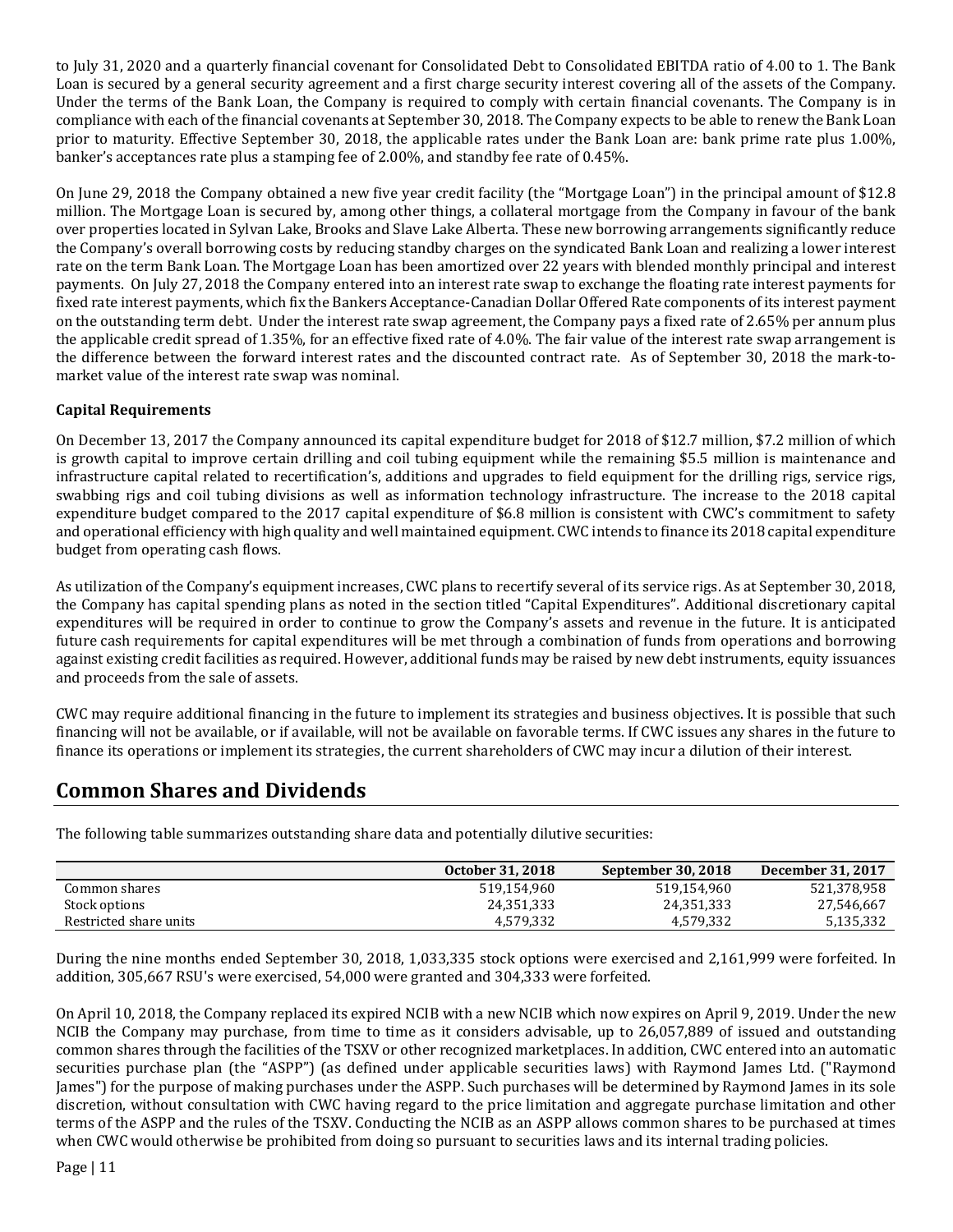During the nine months ended September 30, 2018, 3,593,000 common shares were purchased under the NCIB and 3,563,000 common shares were cancelled and returned to treasury.

|                                                  | Three months ended<br>September 30, |       |               |                | September 30, | Nine months ended |                    |                       |
|--------------------------------------------------|-------------------------------------|-------|---------------|----------------|---------------|-------------------|--------------------|-----------------------|
| \$thousands                                      | 2018                                | 2017  | <b>Change</b> | Change<br>$\%$ | 2018          | 2017              | <b>Change</b><br>J | <b>Change</b><br>$\%$ |
| Contract drilling                                | 1,586                               | 1.504 | 82            | 5%             | 6.702         | 2.788             | 3,914              | 140%                  |
| Production services                              | 1,110                               | 1,040 | 70            | 7%             | 3.040         | 2.829             | 211                | 7%                    |
| Corporate                                        |                                     |       |               | $-9/0$         | 28            |                   | 19                 | 211%                  |
| Total capital expenditures                       | 2.696                               | 2,544 | 152           | 6%             | 9.770         | 5.626             | 4,144              | 74%                   |
| Growth capital<br>Maintenance and infrastructure | 1,581                               | 1,363 | 218           | 16%            | 5,859         | 1.735             | 4.124              | 238%                  |
| capital                                          | 1.115                               | 1,181 | (66)          | $(6)\%$        | 3,911         | 3.891             | 20                 | $1\%$                 |
| Total capital expenditures                       | 2.696                               | 2.544 | 152           | $6\%$          | 9.770         | 5.626             | 4.144              | 74%                   |

# **Capital Expenditures**

Capital expenditures for the first nine months of 2018 of \$9.8 million are \$4.1 million higher than \$5.6 million in 2017 and primarily consist of drilling rig upgrades, recertification costs, replacement components and leased vehicles. Growth capital of \$1.6 million in Q3 2018 consists primarily of customer driven upgrades to Drilling Rig #4 (Q2 2018: \$2.7 million) that included a pad rig walking system, increase drilling capacity, torque, pump pressure and dual fuel engine capabilities while operating on a smaller footprint. In Q2, 2018 Drilling Rig #2 upgrades of \$1.0 million included a new mast, rising cylinders, catwalk and top drive integration. These upgrades are expected to increase these two drilling rigs' capacity resulting in higher expected utilization for future quarters. Rig #2 and Rig #4's upgrades align with our strategic initiatives and meet our E&P customers' demands for deeper depths at cost effective prices while providing a sufficient internal rate of return for CWC's shareholders.

The 2018 capital expenditure budget of \$12.7 million was approved by the Board of Directors on December 13, 2017 comprised of \$7.2 million of growth capital to improve certain drilling and coil tubing equipment while the remaining \$5.5 million is maintenance and infrastructure capital related to recertification's, additions and upgrades to field equipment for the drilling rigs, service rigs, swabbing rigs and coil tubing divisions as well as information technology infrastructure. CWC anticipates total 2018 capital expenditures to be approximately \$11.1 million, \$1.6 million lower than originally budgeted.

# **Commitments and Contractual Obligations**

Under the terms of the Company's amended Bank Loan, the borrowing under the Bank Loan are due in full on July 31, 2020. The Company is committed to monthly payments of interest and bank charges until July 31, 2020. The Company's Mortgage Loan is being amortized over 22 years with blended monthly principal and interest payments and matures on June 28, 2023. There have been no significant changes in other commitments or contractual obligations since December 31, 2017. Management believes that there will be sufficient cash flows generated from operations to service the interest on the debt and finance the required maintenance and growth capital of the Company in 2018.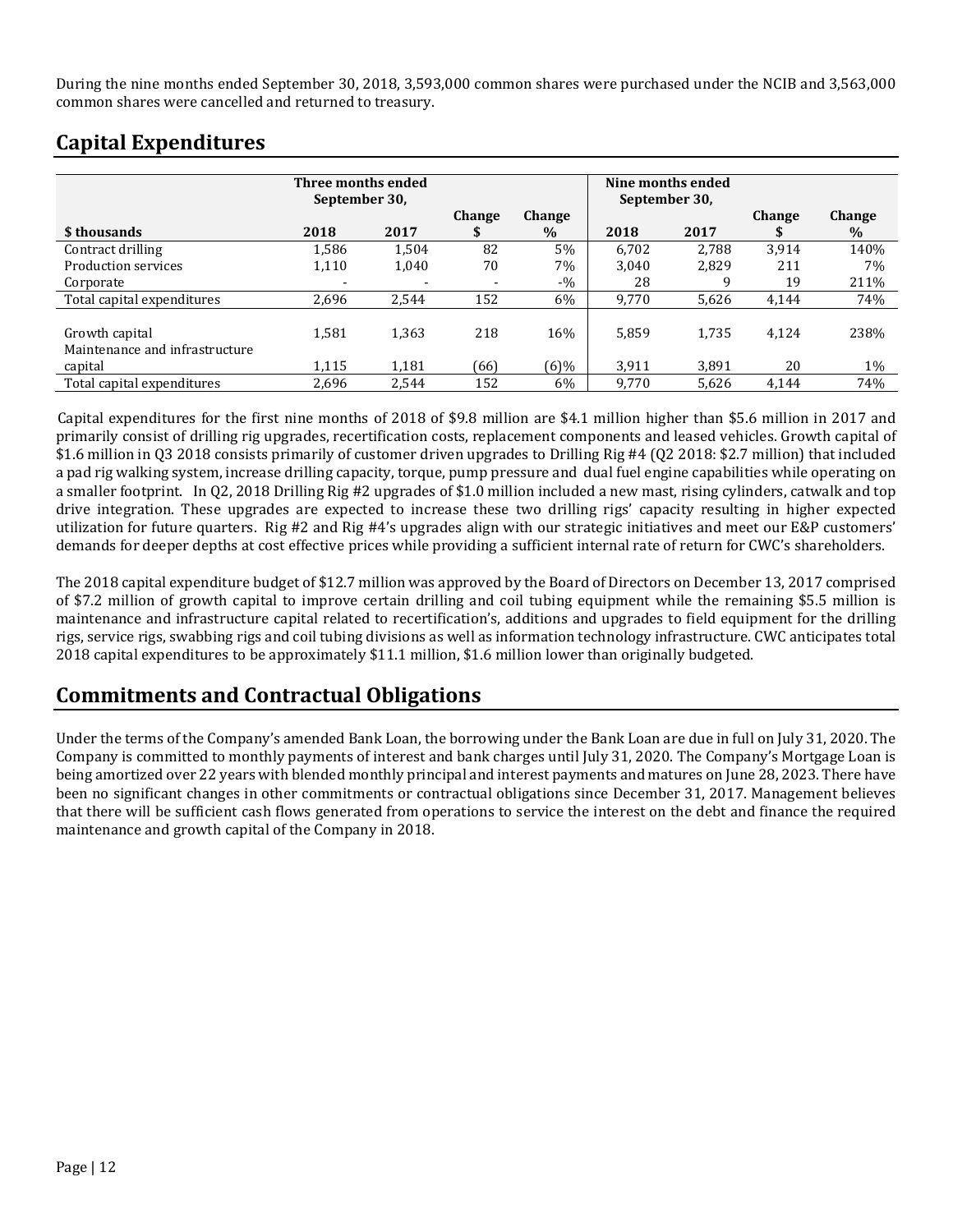# **Summary and Analysis of Quarterly Data**

| \$ thousands, except per share                    |             |                           |             |            | 2017        |            |             | 2016       |
|---------------------------------------------------|-------------|---------------------------|-------------|------------|-------------|------------|-------------|------------|
| amounts<br>Three months ended                     | Sept.<br>30 | 2018<br><b>June</b><br>30 | March<br>31 | Dec.<br>31 | Sept.<br>30 | June<br>30 | March<br>31 | Dec.<br>31 |
| Revenue                                           | 38,113      | 22,245                    | 48,925      | 37,420     | 27,173      | 15,114     | 32,580      | 20,922     |
| <b>Adjusted EBITDA</b>                            | 6,002       | 31                        | 7,478       | 6,630      | 4,055       | 288        | 5,150       | 2,923      |
| Net income (loss)                                 | 326         | (3,067)                   | 1,196       | 8,544      | (638)       | (2,677)    | (368)       | (1,717)    |
| Net income (loss) per share: basic and<br>diluted | 0.01        | (0.01)                    | 0.00        | 0.02       | 0.00        | (0.01)     | 0.00        | 0.00       |
| Total assets                                      | 257,675     | 250,039                   | 268.479     | 264,354    | 208,355     | 203,265    | 218,171     | 210,750    |
| Total long-term debt                              | 46,394      | 36,803                    | 51,377      | 49.810     | 34,404      | 28,887     | 38,828      | 33,142     |
| Shareholders' equity                              | 185,195     | 184,834                   | 187,829     | 186.519    | 151,833     | 152.596    | 155,358     | 155,482    |

The table above summarizes CWC's quarterly results for the previous eight financial quarters. CWC's operations are carried out in western Canada. The second quarter is typically expected to be the weakest financial and operating quarter for the Company due to ground conditions being impacted by spring breakup. The ability to move heavy equipment in the Canadian crude oil and natural gas fields is dependent on weather conditions. As warm weather returns in the spring, the winter's frost comes out of the ground rendering many secondary roads incapable of supporting the weight of heavy equipment until they have thoroughly dried out. The duration of this spring breakup has a direct impact on the Company's activity levels. In addition, many exploration and production areas in northern Canada are accessible only in winter months when the ground is frozen enough to support equipment. As a result, late March through May is traditionally the Company's slowest time, and as such the revenue, operating costs, and financial results of the Company will vary on a quarterly basis.

Through the eight quarters presented, the amount of revenue and net income (loss), adjusted for the effects of seasonality, have fluctuated primarily due to changes in the utilization of equipment, changes in the day and hours billing rate, and the increase in the number of drilling rigs, service rigs, swabbing rigs and coil tubing units over the period as detailed in the section titled "Operational Overview".

Other significant impacts have been a result of:

- Q3 2018 saw the completion of significant customer driven capital expenditure upgrades on Drilling Rig #4 to meet customer demands for deeper depths at cost effective prices. Wet weather conditions during the quarter significantly impacted activity levels in both the Contract Drilling and Production Services segments resulting in 7% and 4% of lost operating days and hours respectively. During Q3 2018, 1,175,500 common shares were purchased under the NCIB and a total of 1,309,000 common shares were cancelled and returned to treasury.
- Q2 2018 saw significant customer driven capital expenditure upgrades to two drilling rigs to meet customer demands for deeper depths at cost effective prices. During Q2 2018, 1,023,000 common shares were purchased under the NCIB and a total of 935,500 common shares were cancelled and returned to treasury.
- Q1 2018 service rig fleet set a new Company record of 53,979 operating hours as a result of the increase in the number of service rigs from the acquisition of the C&J Canada assets. During Q1 2018, 1,394,000 common shares were purchased under the NCIB and a total of 1,318,500 common shares were cancelled and returned to treasury.
- Q4 2017 saw the acquisition of C&J Canada's service and swabbing rig assets for \$37.5 million. Higher operating activity and pricing in the Contract Drilling and Production Services' segments also contributed to the improved financial results compared to the previous quarters. CWC closed a rights offering for aggregate gross proceeds of \$26.0 million (\$25.9 million after deductions of shares issue costs) to partially finance the acquisition of the C&J Canada assets. Under the fully subscribed offering, 130,148,781 common shares were issued to shareholders who exercised their rights. During Q4 2017, 405,000 common shares were purchased under the NCIB and a total of 1,441,500 common shares were cancelled and returned to treasury.
- Q3 2017, 1,402,000 common shares were purchased under the NCIB and a total of 1,478,000 common shares were cancelled and returned to treasury.
- Q2 2017 saw the initiation of a process to review strategic alternatives. During Q2 2017, 1,404,000 common shares were purchased under the NCIB and a total of 1,478,000 common shares were cancelled and returned to treasury.
- Q1 2017 saw significantly higher operating activity in the Company's Contract Drilling and Production Services segments than what had been experienced in the last eight to twelve quarters.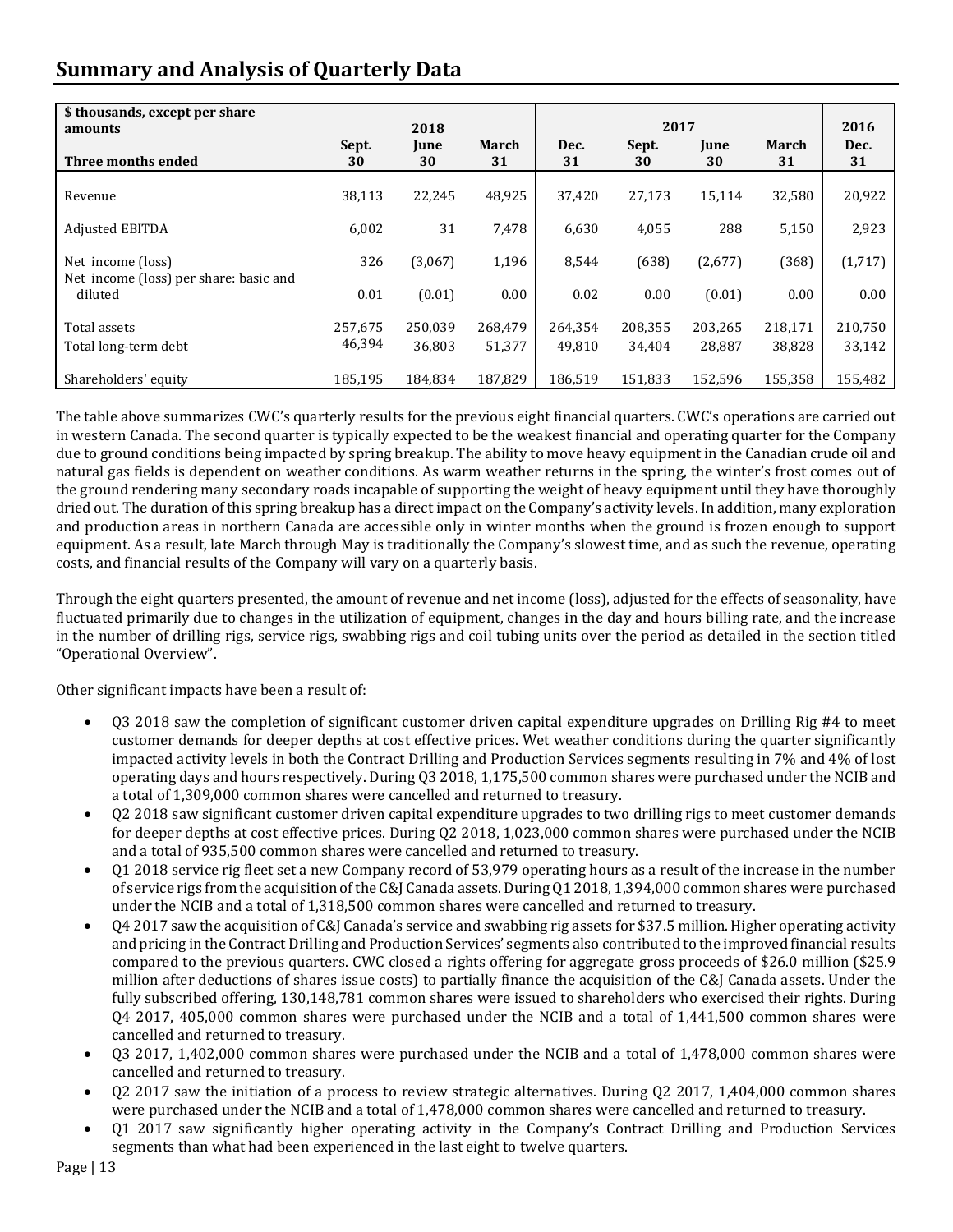• Q4 2016 saw improved utilizations in both drilling and service rig activity as a result of increased global crude oil and natural gas prices after OPEC's agreement on crude oil production cuts.

## **Critical Accounting Estimates and Judgments**

This MD&A of the Company's financial condition and results of operations is based on the financial statements which are prepared in accordance with IFRS. The preparation of the financial statements in conformity with IFRS requires that certain estimates and judgments be made with respect to the reported amounts of revenue and expenses and the carrying amounts of assets and liabilities. These estimates are based on historical experience and management's judgment. Anticipating future events involves uncertainty and consequently the estimates used by management in the preparation of the financial statements may change as future events unfold, additional experience is acquired or the Company's operating environment changes. In many cases the use of judgment is required to make estimates.

Estimates and underlying assumptions are reviewed on an ongoing basis. Revisions to accounting estimates are recognized in the period in which the estimates are revised and in any future periods affected. Further details of the nature of these estimates and assumptions may be found in the relevant notes to the Annual Financial Statements and the section titled "Critical Accounting Estimates and Judgments" in the Annual MD&A. There have been no significant or material changes in the nature of critical accounting estimates and judgements since December 31, 2017.

The Company adopted IFRS 15 "Revenue from Contracts with Customers" and IFRS 9 "Financial Instruments" on January 1, 2018. The transitions had no material effect on the Company's Financial Statements. Please refer to the financial statements and related notes for further details on the adoption of these standards.

## **CEO and CFO Certifications**

The CEO and CFO of TSX Venture Exchange listed companies, such as CWC, are not required to certify they have designed internal control over financial reporting, or caused it to be designed under their supervision, to provide reasonable assurance regarding the reliability of financial reporting and the preparation of financial statements for external purposes in accordance with IFRS. Instead, an optional form of certification has been made available to TSX Venture Exchange listed companies and has been used by CWC's certifying officers for the September 30, 2018 interim filings. The certification reflects what the Company considers to be a more appropriate level of CEO and CFO certification given the size and nature of the Company's operations. This certification requires that the certifying officer's state:

- They have reviewed the annual financial report and MD&A;
- That, based on their knowledge, they have determined there is no untrue statement of a material fact, or any omission of material fact required to be stated which would make any statement not misleading in light of the circumstances under which it was made within the annual filings; and
- That based upon their knowledge, the annual filings, together with the other financial information included in the annual filings, fairly present in all material respects the financial condition, financial performance and cash flows of the Company as of the date and for the periods presented in the annual filings.

## **Risks and Uncertainties**

Certain activities of the Company are affected by factors that are beyond its control or influence. Additional risks and uncertainties that management may be unaware of, or that they determine to be immaterial, may also become important factors which affect the Company. Along with the risks discussed in this MD&A, other business risks faced by the Company may be found under "Risk Factors" in the Company's most recent Annual Information Form which is available under the Company's profile at [www.sedar.com](http://www.sedar.com/) or by contacting the Company.

### **Forward-Looking Information**

*This MD&A contains certain forward-looking information and statements within the meaning of applicable Canadian securities legislation. Certain statements contained in this MD&A, including most of those contained in the section titled "Outlook" and including statements which may contain such words as "anticipate", "could", "continue", "should", "seek", "may", "intend", "likely", "plan", "estimate", "believe", "expect", "will", "objective", "ongoing", "project" and similar expressions are intended to identify forward-looking information or statements. In particular, this MD&A contains forward-looking statements including management's*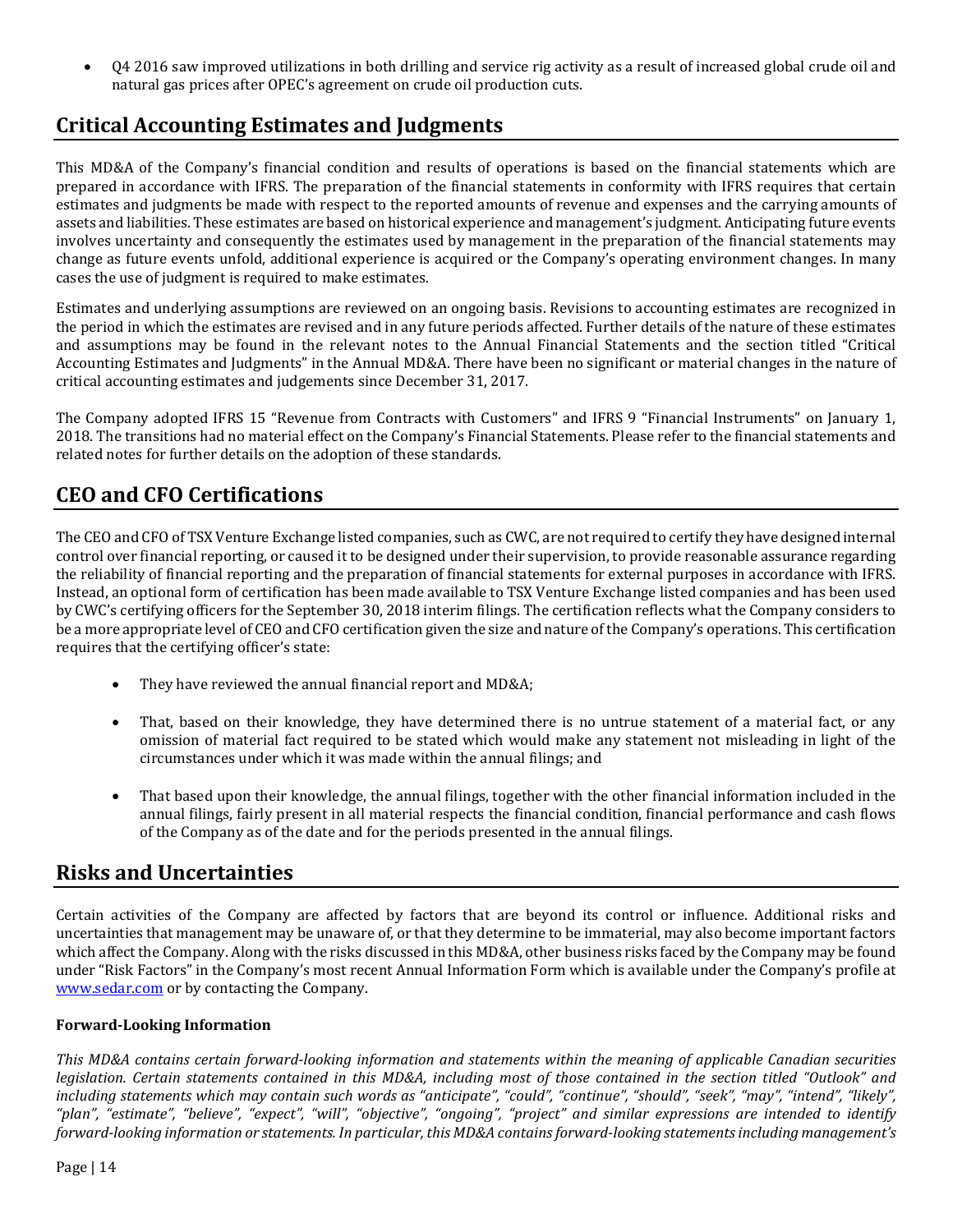*assessment of future plans and operations, planned levels of capital expenditures, expectations as to activity levels, expectations on the sustainability of future cash flow and earnings and the ability to pay dividends, expectations with respect to crude oil and natural gas prices, activity levels in various areas, expectations regarding the level and type of drilling and production and related drilling and well services activity in the WCSB, expectations regarding entering into long term drilling contracts and expanding its customer base, and expectations regarding the business, operations, revenue and debt levels of the Company in addition to general economic conditions. Although the Company believes that the expectations and assumptions on which such forward-looking information and statements are based are reasonable, undue reliance should not be placed on the forward-looking information and statements because the Company can give no assurances that they will prove to be correct. Since forward-looking information and statements address future events and conditions, by their very nature they involve inherent risks and uncertainties. Actual results could differ materially from those currently anticipated due to a number of factors and risks. These include, but are not limited to, the risks associated with the drilling and oilfield services sector (ie. demand, pricing and terms for oilfield drilling and services; current and expected oil and gas prices; exploration and development costs and delays; reserves discovery and decline rates; pipeline and transportation capacity; weather, health, safety and environmental risks), integration of acquisitions, competition, and uncertainties resulting from potential delays or changes in plans with respect to acquisitions, development projects or capital expenditures and changes in legislation, including but not limited to tax laws, royalties and environmental regulations, stock market volatility and the inability to access sufficient capital from external and internal sources and the inability to pay dividends. Accordingly, readers should not place undue reliance on the forward-looking statements. Readers are cautioned that the foregoing list of factors is not exhaustive. Additional information on these and other factors that could affect the Company's financial results are included in reports on file with applicable securities regulatory authorities and may be accessed through SEDAR at [www.sedar.com.](http://www.sedar.com/) The forward-looking information and statements contained in this MD&A are made as of the date hereof and the Company undertakes no obligation to update publicly or revise any forward-looking information or statements, whether as a result of new information, future events or otherwise, unless so required by applicable securities laws. Any forward-looking statements made previously may be inaccurate now.*